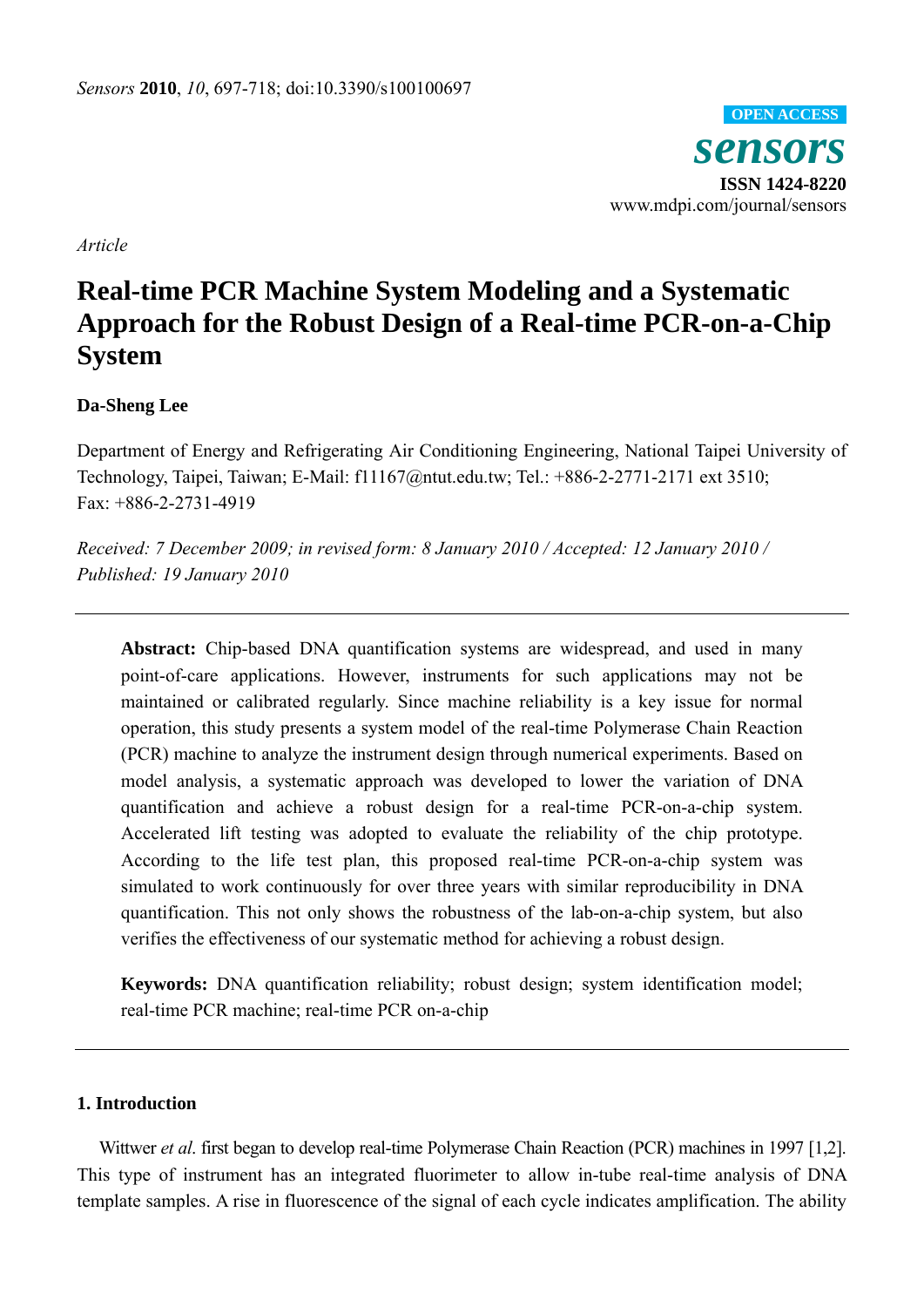to monitor reaction progress has a number of advantages over endpoint analysis. As a result, real-time PCR has proven to be a powerful tool for genetic analysis [3,4].

Micro-Electronic Mechanical System (MEMS) technologies are being developed in the semiconductor industry, and the characteristic dimensions of the small structures used are on the order of μm. The Samsung Advanced Institute of Technology Bio Lab reported a real-time PCR-on-a-chip system in 2006 [5]. They also demonstrated the successful screening of HBV-infected patients using this lab-on-a-chip system. Since then much research has been published on the development of real-time PCR on-a-chip systems [6-11].

Real-time PCR-on-a-chip systems for DNA quantification are expected to be a common home health-care tool in the future. In point-of-care testing, however, this type of instrument may not be maintained or calibrated regularly. Since machine reliability is the key issue for normal operation, this study develops a systematic approach to improving the reliability of the lab-on-a-chip system.

#### **2. Methods**

#### *2.1. Robust Design*

The robust design method was first introduced by Dr. Genichi Taguchi [12]. Many reliable products were created using this method in various industries: automobiles, telecommunications, electronics, software, etc. In this study, robust design was applied to the real-time PCR on-a-chip. By creating a design less sensitive to various causes of variation, this methodology provides a solution for producing a reliable instrument design.

#### *2.2. Systematic Approach for the Robust Design of a Real-Time PCR-on-a-Chip System*

In developing a real-time PCR-on-a-chip system, the following mathematical tools for robust design were adopted.

- The system identification model [13]: A system identification model was built as a guide for ideal function. This model specifies the signal factor of the real-time PCR machine: DNA template samples with an unknown initial number of copies, and the response of fluorescence incremental curves for DNA quantifications. The control factors were defined based on quantification experiments. The simulations in this study also considered noise factors, including DNA amplification efficiency variations and the chemical reaction instability.
- Coefficient of variation (CV): The effectiveness of the model was verified using experimental data obtained from commercial real-time PCR machines. This study uses inter-assay CV instead of the quadratic loss function to quantify the performance deviation. The coefficient of variation, CV, with the percentage unit is usually employed as an index for DNA quantification. It is defined as:

$$
CV = -\frac{\log_{10}(\frac{1}{n}\sum_{n}ui_{M}) - \log_{10}(ui_{s})}{\log_{10}(ui_{s})} \times 100\%
$$
 (1)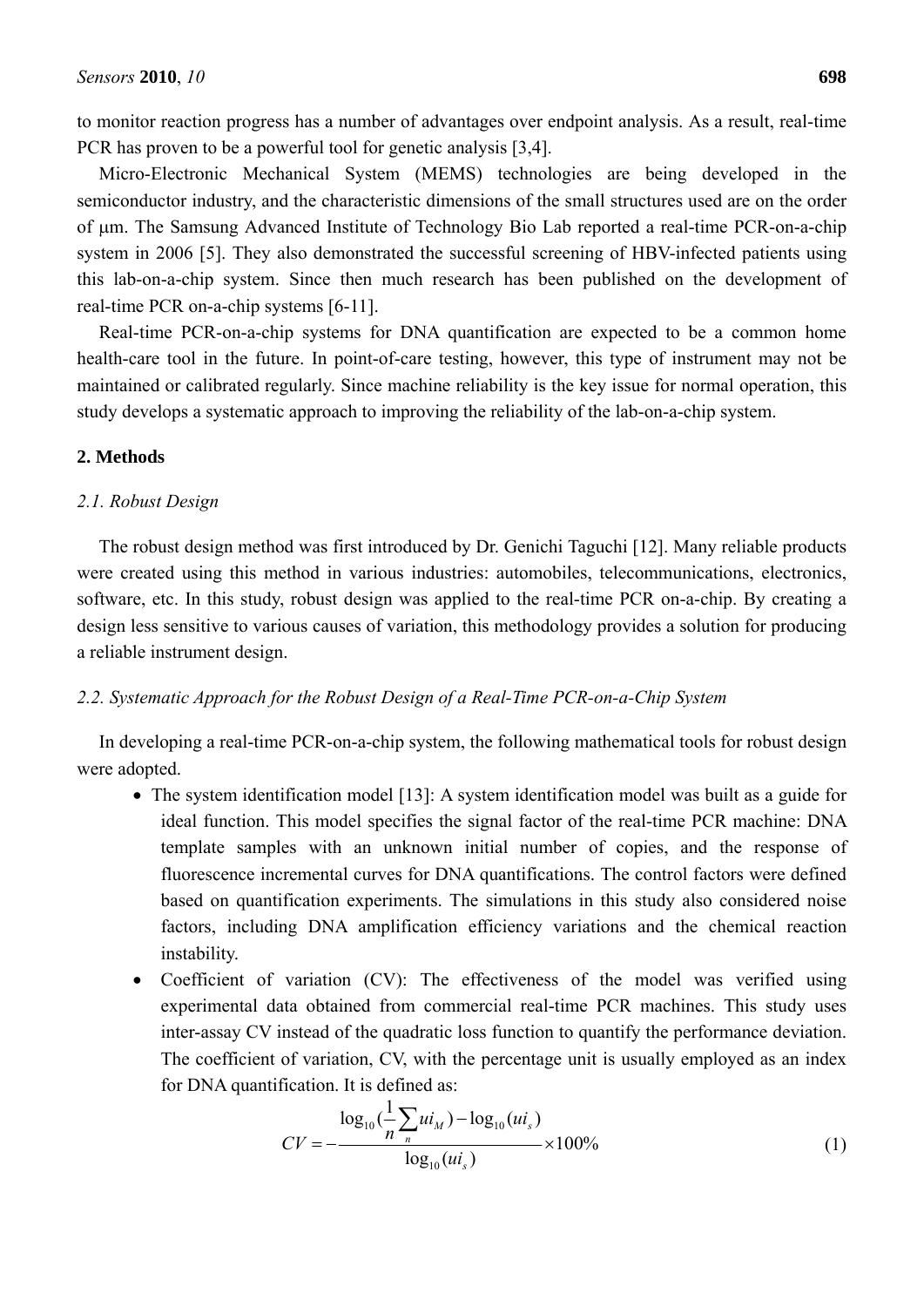where *ui* denotes the initial number of copies of the test samples, the suffix *M* indicates the measured results of the number of DNA fragments in the test sample. The suffix *s* indicates the correct DNA amount known from the standard sample, collecting n-times measurement, and checking with the correct value. The degree of uncertainty of DNA quantification can be evaluated.

- Parameter diagram (P-diagram): The P-diagram was developed to classify all variables and determine the influential factors based on the numerical model.
- S/N ratio calculation for the smaller the better CV: Taguchi's S/N ratio for the smaller the better CV was implemented to quantify the influences of design factors and analyze the chip design to achieve high reliability. The goal of DNS quantification is to make the CV as low as possible. The S/N ratio can be calculated by:

$$
SN = -10 \cdot \log_{10} \left(\frac{1}{n} \sum CV\right) \tag{2}
$$

This equation indicates that the S/N ratio can be determined by comparing the log of the summation of the CV values with the instrument arrangements.

• Orthogonal arrays: The orthogonal arrays suggested by Taguchi's method provide a set of minimum experiments for determining the influential factor for the real-time PCR on-a-chip design.

The systematic approach for the robust design of the real-time PCR on-a-chip consists of four steps:

1. *System modeling*: build a system identification model to simulate the machine performance. The feature of real-time PCR techniques is the fluorescence increments with respect to each reaction cycle. This can be written as:

$$
FI(k) = -\sum_{i=1}^{k-1} a_i FI(k-i) + \sum_{i=0}^{k-1} b_i u(k-i) + \xi(k)
$$
\n(3)

where *FI(k)* is the fluorescence intensity of the *k* th cycle, which is influenced by the previous cycles. These influences can be calculated by weighting coefficients, *ai*. The intensity depends on the DNA fragments concentration, *u*, and not only concerns the current cycle, but also can be correlated to the previous cycle by weighting coefficients,  $b_i$ . The concentration,  $u$ , can be estimated by  $u(k)=(1+\eta)^k \cdot u(0)$ . Here,  $u(0)$  denotes the initial number of copies and is the amplification efficiency. The fluorescence intensity readings are disturbed by the noise term, ξ. Assuming that the disturbance is white noise, then Equation (3) can be expressed as:

$$
FI(k) = -a_1FI(k-1) - a_2FI(k-2) - \cdots - a_{k-1}FI(1) + b_0u(k) + b_1u(k-1) + b_2u(k-2) + \cdots + b_{k-1}u(1) + \xi(k)
$$
\n
$$
(4)
$$

We can define two matrices as:

$$
\Phi_k^T = [FI(k-1) \quad FI(k-2) \quad \cdots \quad FI(1) \quad u(k) \quad u(k-1) \quad \cdots \quad u(1)]
$$

and:

$$
\theta^T = \begin{bmatrix} -a_1 & -a_2 & \cdots & -a_{k-1} & b_0 & b_1 & \cdots & b_{k-1} \end{bmatrix}
$$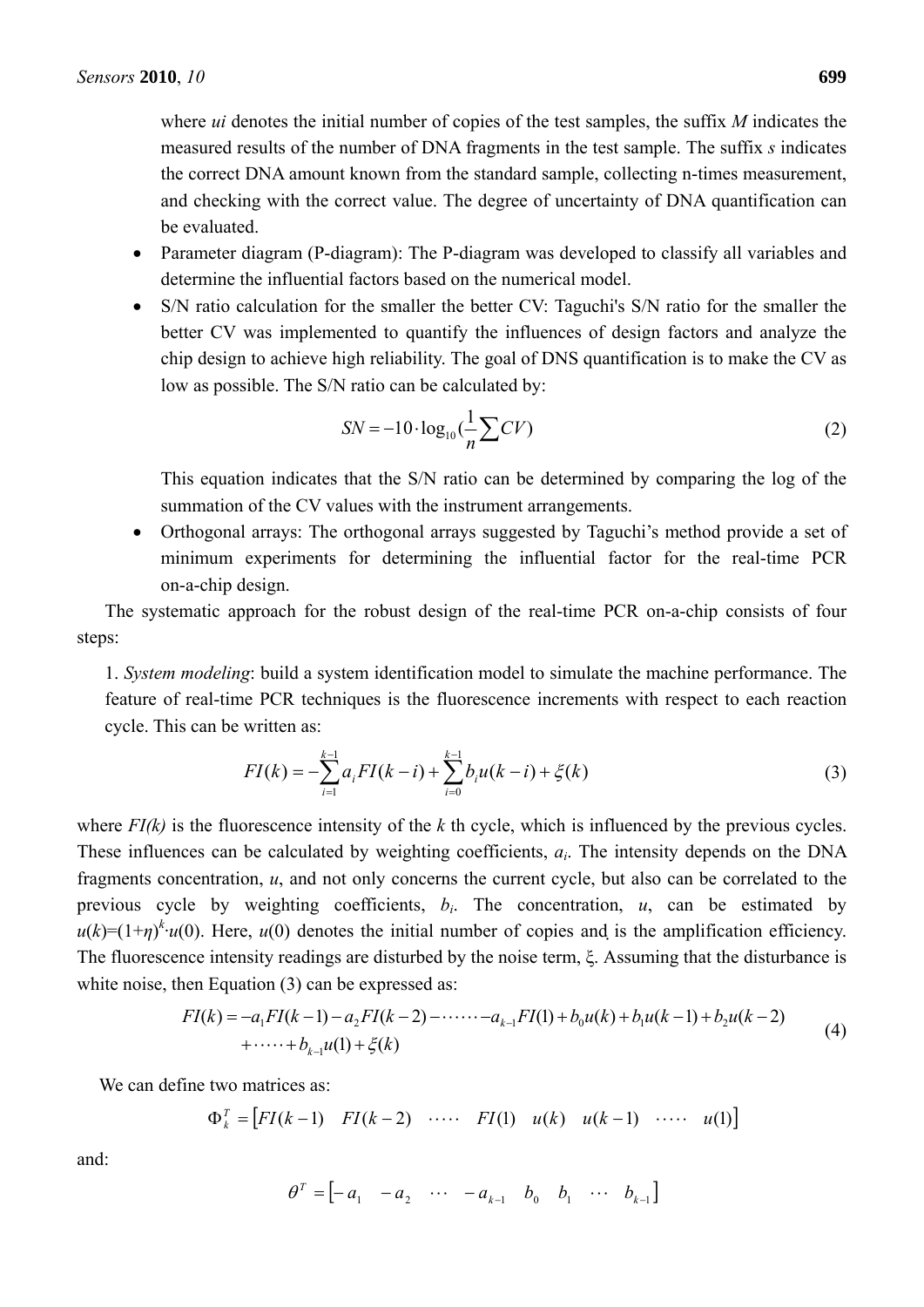Equation (2) can be rewritten in a matrix form as follows:

$$
FI(k) = \Phi_k^T \theta + \zeta(k) \tag{5}
$$

We solve Equation (5) to get the matrix  $\theta$ , and determine all of the weighting coefficients. The real-time PCR machine is formulated as an ideal function: the fluorescence intensity increment versus the DNA fragments concentration of each reaction cycle.

2. *Data collection and prediction confirmation*: To solve Equation (5), we must collect experimental data. The deviation between the experimental data and the model prediction can be expressed by:

$$
e(k) = FI(k) - \Phi_k^T \theta \tag{6}
$$

Although Equations (5) and (6) appear similar, the parameters, *ζ*(*k*) and *e*(*k*) have very different meanings. One is a time series of random numbers, while the other is the error function, which can be well defined by the experimental data. Through the error minimization of the least square method,  $= 0$ ∂ ∂  $\frac{\partial e}{\partial \theta} = 0$ , we can calculate the matrix,  $\theta$ . However, the fluorescence readings of the first several cycles are highly disturbed by noises, and they have no physical bearing on data analysis. To avoid these noise disturbances, we use the weighting coefficients to redefine the error function as:

$$
J = \sum_{k=1}^{N} w(k) \cdot e^2(k) \tag{7}
$$

The weighting coefficients,  $w(k)$ , are expressed by the matrix as follows:

$$
W = \begin{bmatrix} w(1) & 0 & \cdots & 0 \\ 0 & w(2) & \cdots & 0 \\ \vdots & \vdots & \cdots & \vdots \\ 0 & 0 & \cdots & w(N) \end{bmatrix}
$$
 (8)

We calculate the error minimization again with the weighted error function, *J*. The matrix, *θ*, can be calculated by:

$$
\theta = (\Phi^T W \Phi)^{-1} \Phi^T W \cdot FI(k)
$$
\n(9)

Through minimizing the errors between model prediction and experimental data, the system model can provide accurate results to simulate the real-time PCR machine.

3. *Design factor analysis*: The P-diagram was developed to correlate the design factors, specifications, and the performance improvements of the lab-on-a-chip system. Numerical experiments were carried out to test these design factors with various specifications. Taguchi's method was proposed to determine the essential factor. This method provides the systematic experiment arrangement required for the robust design of a real-time PCR-on-a-chip. The critical design factor is identified through the calculation of the S/N ratio defined in Equation (2) for the smaller better CV. The factor with the highest S/N ratio change indicates that it is the most critical since the CV, the coefficient of variation of DNA quantification, is improved the most.

4. *System implementation and performance confirmation*: Referring to the suggestions on design analysis, the prototype of the real-time PCR-on-a-chip can be constructed to test the robustness of the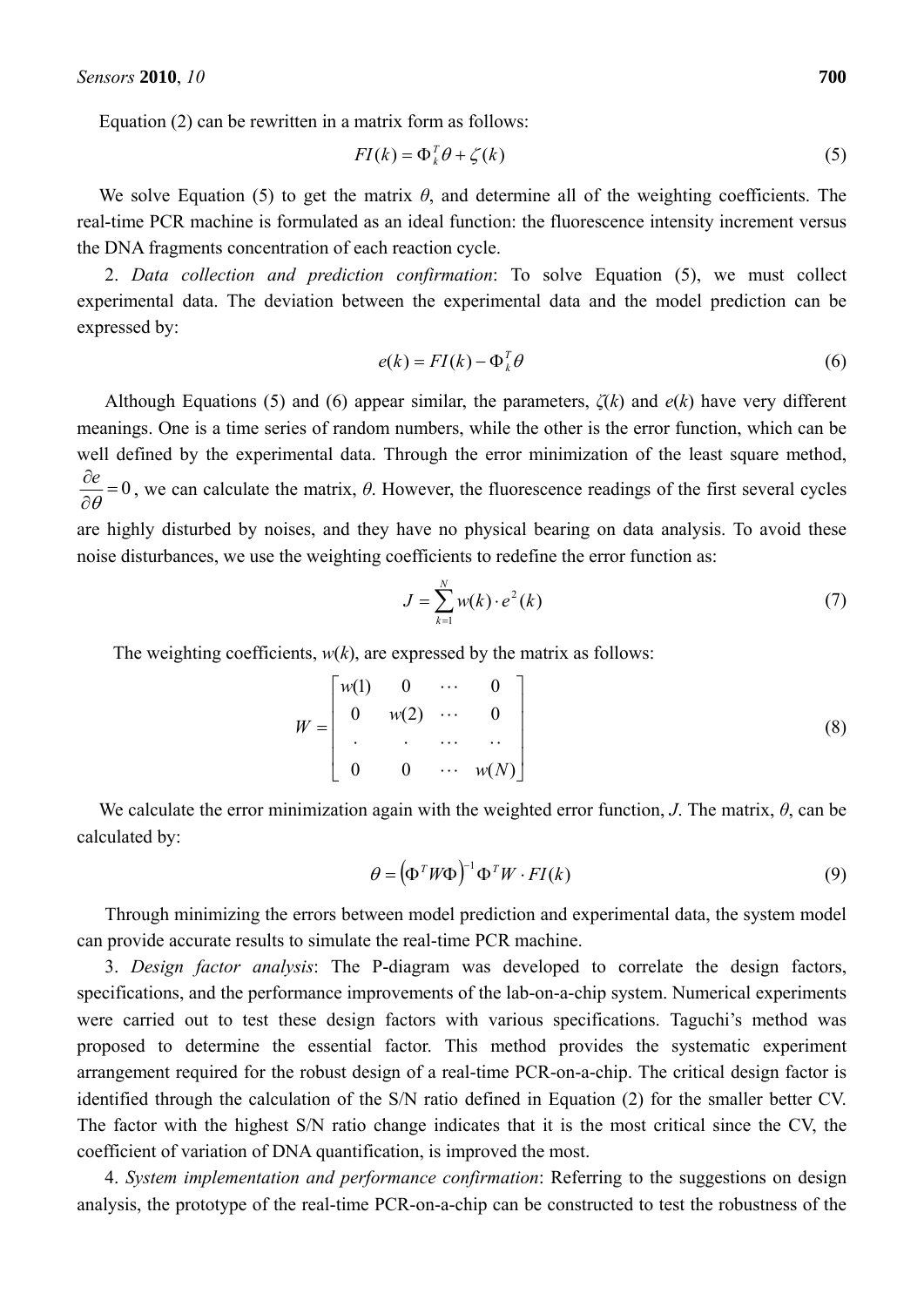instrument. DNA quantification experiments were conducted for the samples with different initial copies numbered from  $10^8$  to  $10^4$  copies/mL. The reproducibility of the DNA quantification is tested by inter-assay CV for different initial numbers of copies to verify the performance of the chip prototype. Following the above steps, the proposed methodology provides a systematic approach to achieving the robust design of real-time PCR-on-a-chip.

# **3. Experimental Apparatus**

# *3.1. The Real-Time PCR-on-a-chip System*

The real-time PCR-on-a-chip system consists of a reactor chip, miniature thermal cycler, and the fluorescence detection system. The reactor chip has a disposable design. Two chip geometries are used in this study.

Figures 1(a) and 1(b) show the reactor chips with two different geometries. The test sample volume for DNA quantification is 10 μL. Therefore one cell volume is set at 20 μL. The cells can be either large with a thin hole or thick with a small diameter. The compact geometric chip at the left side of the photograph can provide the four-well DNA samples with good temperature uniformity. At the right side, the large-well type has the large and thin cells. This can yield high heat flux along the vertical direction of the chip and it is good for high-speed thermal cycling. Although the diameter and depth of the sample wells can be arbitrarily determined, they must need the volume requirement and the spacing of the wells should be carefully considered. PCR mixtures must be dispensed to fill the well. For the large diameter well type, the wide spacing is necessary for pipetting operations, especially allowing the transverse motion of the pipette tip while also most importantly avoiding contamination; that is why the large-well type chip has much wider spacing than does the compact one. Figures 1 (c) and (d) show the schematic drawings of these two chips.

**Figure 1.** A photograph of the four-well reactor chips with different geometry is shown in (a) and (b). The compact-geometric chip shown in (a) is good for temperature uniformity. As shown in (b), the large-well type is used for high-speed thermal cycling. The schematic drawings of the two types are shown in (c) and (d). Unit: mm



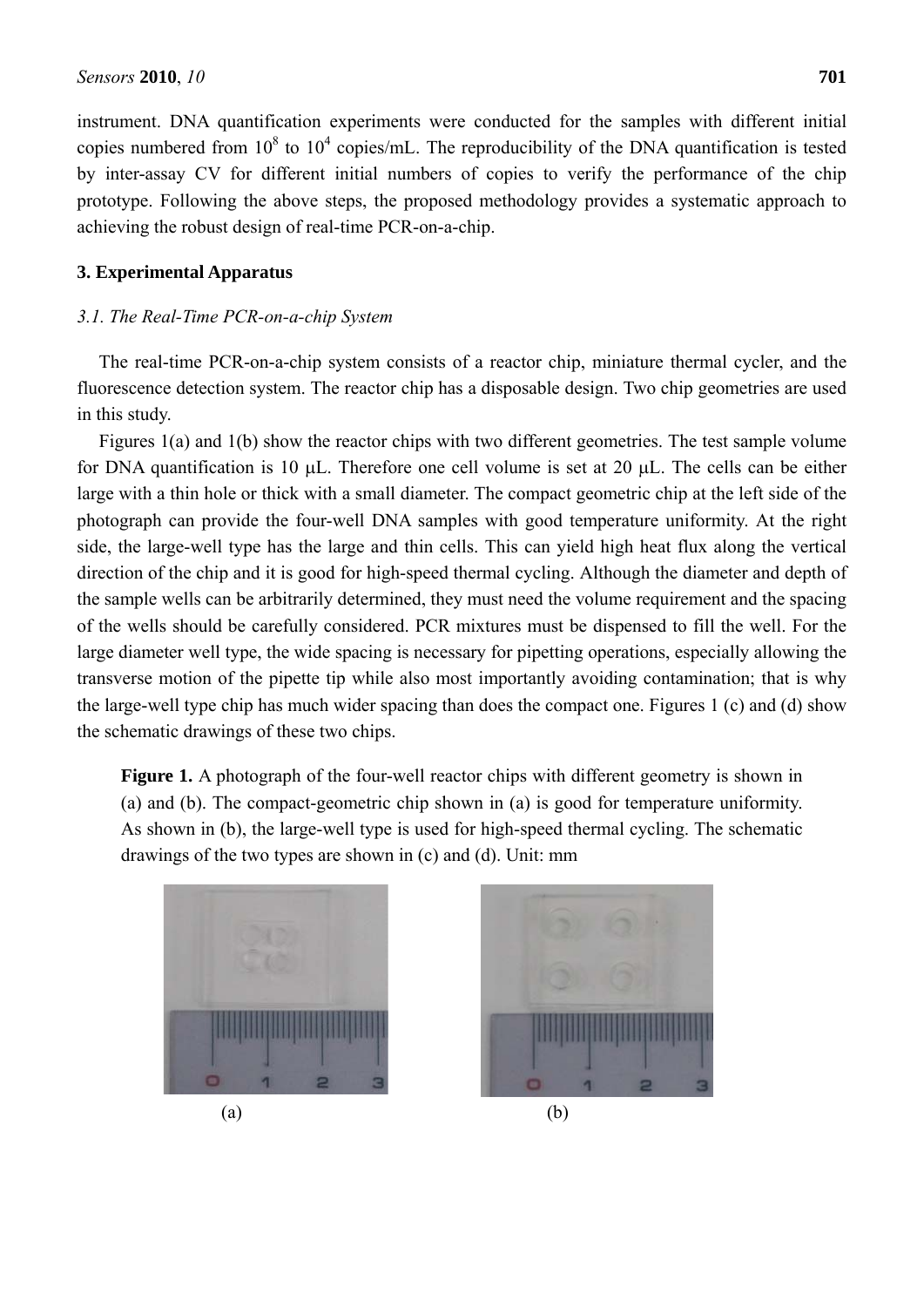#### **Figure 1.** *Cont.*



The core of the thermal cycler can be selected either as a micro heater chip or a thermoelectric cooler (TEC). The advantage of the micro heater chip is a high thermal cycling speed. TEC employs the Peltier effect, acting as a solid-state heat pump or cooling device for PCR thermal cycling control. The temperature uniformity on the TEC surface can reach to 0.01 °C; however, the heating and cooling rates are both limited within 2 °C/sec. Either a micro heater chip or a thermoelectric cooler (TEC) were considered as the thermal cycling control core for the real-time PCR-on-a-chip system. The micro heater chip used thin-film platinum resistors as the heater. The advantage is the high thermal cycling speed. The high heating and cooling rates of the system reach 20 and 10 °C/sec, respectively. TEC employs the Peltier effect, acting as a solid-state heat pump or cooling device for PCR thermal cycling control. The main benefit of using TEC to heat as well as cool is to enhance the temperature uniformity. The TEC consists of PN junctions, and ceramic plates provide a big thermal mass. The temperature uniformity on the ceramic surface can reach 0.01°C. However, due to the big thermal mass, the heating and cooling rates are both slow and only 1.5  $\degree$ C/sec can be achieved. Figures 2(a) and (b) show photographs of the micro heater chip and TEC.

**Figure 2**. The photograph of the micro heater chip is shown in (a). The fast thermal cycling speed can be achieved. The TEC is shown in (b). The TEC has the large thermal mass and is good for uniform temperature distribution.



Four detectors, including the photodiode; photomultiplier tube (PMT), array or line-charge coupled device (CCD), and cooled CCD, are considered for constructing the fluorescence detection system. LED was widely employed in commercial real-time PCR machines. The light intensity has a 5%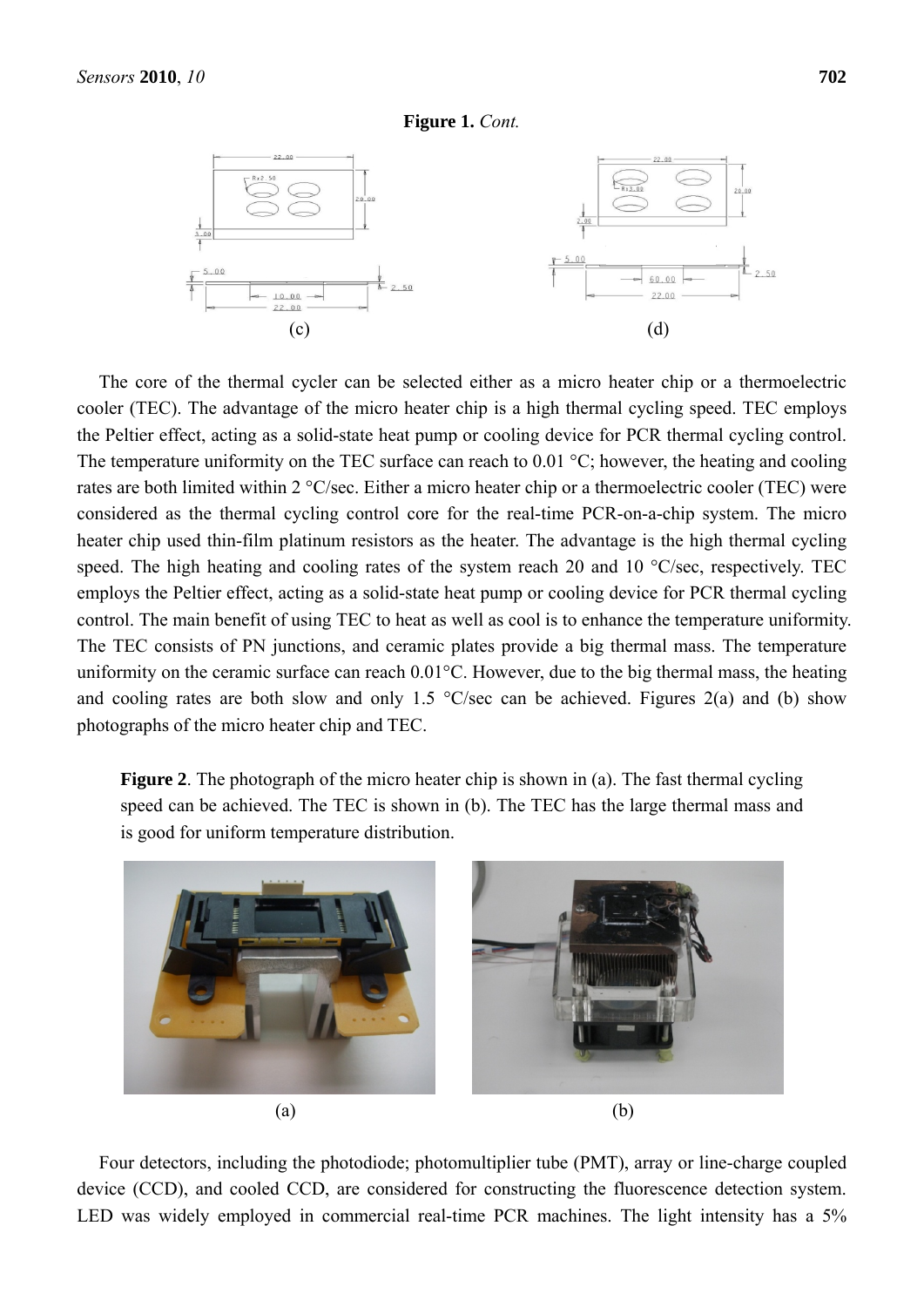variation. White light lamp is also considered as the light source due to its ability to provide multi-wavelength excitation. Compared with LED, the light intensity of the lamp can be controlled within a 3% variation.

The photodiode detector type has its sensitivity counted by the output current signal per incident light intensity, Amp/Watt. The photodiode used in this study has a 0.2 Amp/Watt sensitivity. The signal to noise (S/N) ratio for fluorescence detection is 32 dB. The dark noise, the mean-square fluctuations to the fluorescence readings, can be counted by electron voltage, eV. The photodiode used in this study has the dark noise of 65 eV. Figure 3 (a) shows a photograph of the photodiode component.

**Figure 3**. Four detectors were considered in this study for constructing the fluorescence detection system of the real-time PCR on chip. (a) Photodiode component. (b) Assembled PMT module with high-voltage power supply. (c) Line and array CCD chip. (d) CCD camera with cooling devices for low noise detection.



The PMT consists of a vacuum tube. The sensitivity can be high to quantum yield level. The PMT used in this study has a quantum efficiency of up to 30%. The S/N for fluorescence detection is 60 dB, and the dark noise can be as low as 1–3 eV. A photograph of PMT used for this study is shown in Figure 3 (b). The PMT is packaged into a module as shown on the figures. Inside the black casing is the tube. The bottom aluminum plate and heat sink were designed to assemble the high-voltage power supply for PMT.

Line CCD and array CCD are both considered as the detector. This study obtained the chip for the medical applications, and  $10^{-4}$  lux light intensity can be sensed. The S/N for fluorescence detection is 50 dB. The dark noise is 25 eV. Figure 3(c) shows the line CCD and array CCD.

This study also integrated the array CCD with the signal processing circuits and the cooling devices as a CCD camera for fluorescence detection. The cooling devices can keep the CCD chip at a low temperature, down to  $-15$  °C. The S/N can be raised 3 dB to 53 dB, and the dark noise can be reduced to 3~5 eV. Figure 3 (d) shows this photograph.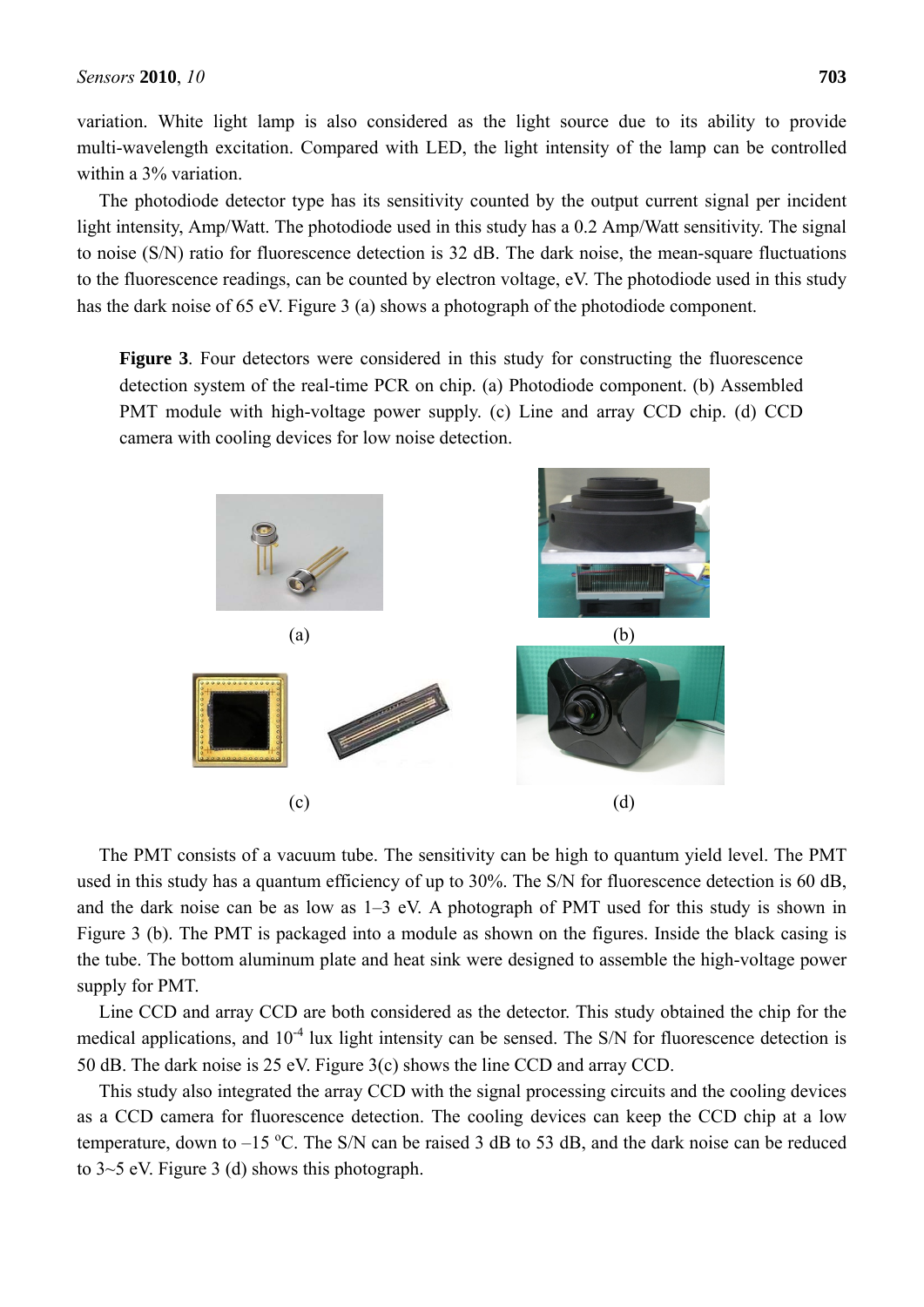In addition to the fluorescence detector, two excitation light sources, LED or white light lamp, were considered for an on-chip system. LED is widely employed for commercial real-time PCR machines. The light intensity has 5% variation. In this study, we used a 470 nm wavelength for fluorescence excitation. A white light lamp was also considered as the light source due to its ability to provide multi-wavelength excitation, and we can change the excitation light wavelength by sliding filters [14]. Compared with LED, the light intensity of the lamp can be controlled within a 3% variation. Figure 4(a) and (b) shows photographs of these two excitation light sources.

**Figure 4**. Two excitation light sources were considered for the real-time PCR on-chip system: (a) shows the white light lamp with light-intensity control ability to 3% variation, and (b) shows the LED providing a simple excitation light source with high intensity variation to 5%.



In summary, the variable geometric reactor chip, the miniature thermal cycler with the selectable temperature control core (micro heater chip or TEC), and the fluorescence detection system with detector selections, include a photodiode, PMT, CCD, or cooled CCD. The different excitation light source selections include LED or a white light lamp, which makes up a flexible real-time PCR on-a-chip system. Robust design involves determining the essential factors and selecting suitable design specifications. The real-time PCR-on-a-chip constructed in this study provided flexibility in selecting different system arrangements to meet the requirements of robust design.

#### *3.2. DNA Quantification Experiments*

This study employed two instruments: the proposed real-time PCR-on-a-chip prototype constructed by us and another commercial product (LightCycler, Roche, USA). These instruments were tested for quantitative measurements on the concentration of HBV SC 11, DNA fragments. The initial number of copies of the test samples ranged from  $10^4$  to  $10^8$  copies/mL. Serial dilutions of the plasmid ranging from  $10^3$  to  $10^9$  copies/mL were used to generate the standard curve. LightCycler-Fast Start DNA master with Cat No. 3003230 and SYBR Green I labeling dye were employed as the PCR mixture in all of the runs. The PCR reaction was performed in a total volume of 10 μL, containing 2 μL of DNA template, 1 μL of LightCycler FastStart DNA Master Hybridization Mixture (Taq DNA polymerase, PCR reaction buffer, 10 mM  $MgCl<sub>2</sub>$ , and dNTP mixture, Roche Diagnostics Applied Science), 0.8  $\mu$ L of 25 mM MgCl<sub>2</sub>, 0.3  $\mu$ M each of the probes, and the 5  $\mu$ M of each primer. The thermal cycling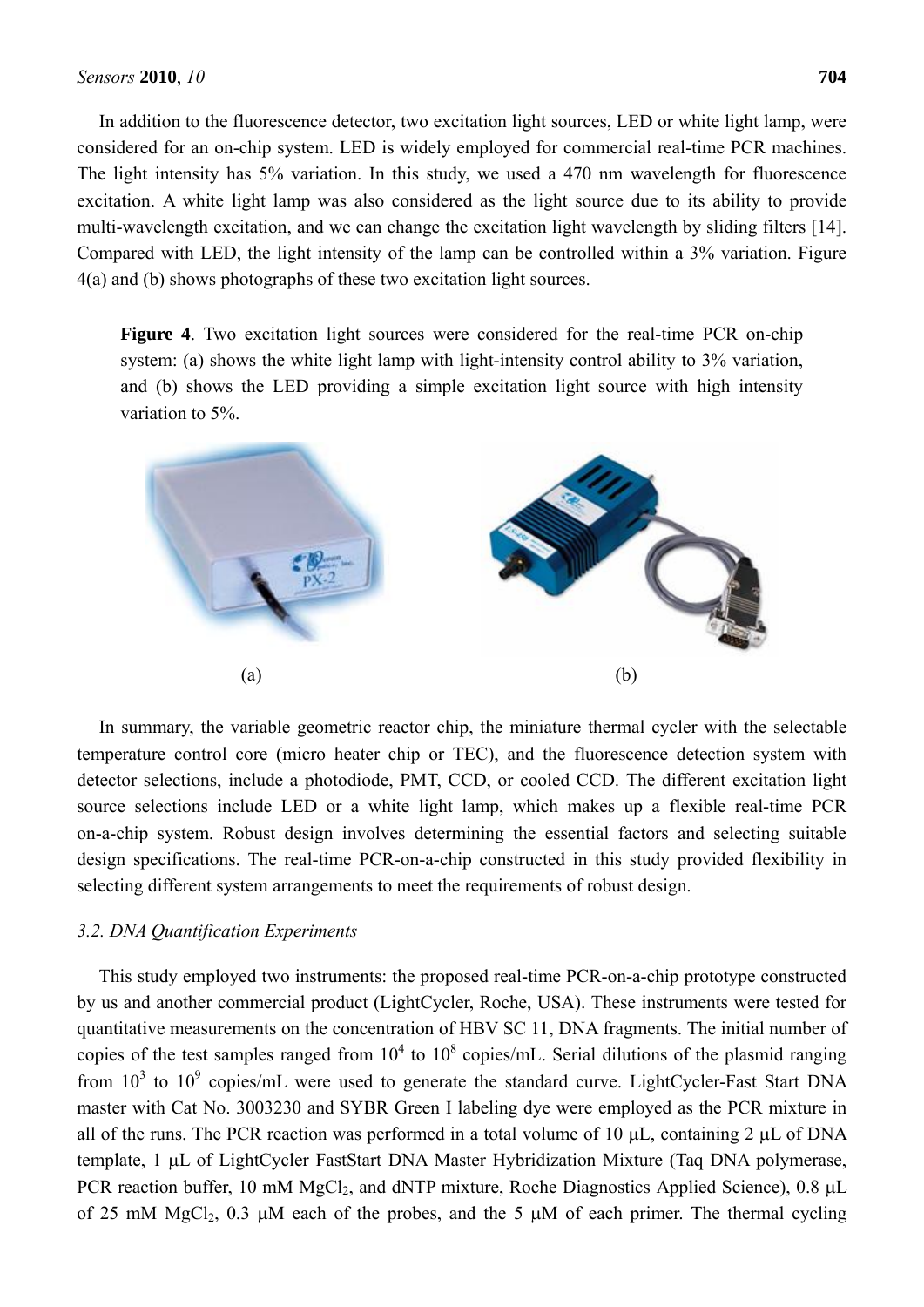protocol was as follows: initial hot start denaturation at 95 °C for 10 min, which was followed by 55 cycles of denaturation at 95 °C for 5 sec, annealing at 53 °C for 10 sec, and extension at 72 °C for 20 sec.

#### *3.3. Accelerated Life Test*

Accelerated life testing uses stress loading to quantify the life characteristics of the system or component. The Arrhenis model [15] is usually used to determine the life test time and the stress loading conditions. This model can be expressed as:

$$
AF = \exp\left\{\frac{Ea}{B} * \left[\frac{1}{Tu} - \frac{1}{Ts}\right] + (RHu^2 - RHS^2)\right\}
$$
 (10)

where *AF* is the acceleration factor, which is the ratio of the demanded lift time and acceleration test time. Ea is the activity energy with the unit in eV, and *B* is the Boltzman constant. *Tu* and *RHu* are the normal operating temperature 25 °C and the relative humidity 70%, respectively. The terms denoted by the footnote *s* indicate the temperature and humidity set for the acceleration test.

Accelerated life testing uses an environmental test chamber to create a severe environment, hot and humid, to evaluate the life characteristics of a real-time PCR-on-a-chip system. The accelerated life testing chamber can achieve high temperatures from 40 to 200 °C, and the consistency is +/–0.2 °C. Relative humidity control ranges from 60% to 100%, and the consistency is  $+/-5$ %.

#### **4. Results and Discussion**

The authors have worked with the Roche machine for years. These experimental data were used to build the system model. Equation (9) was solved to derive the matrix by minimizing the prediction errors, and all weighting coefficients of equation (3) could be determined. To simplify the expression of the simulation model, we used the Simulink tools of MATLAB [16] to reformat the polynomial solutions into a system block diagram as Figure 5 shows.

The system block diagram shows that the real-time PCR machine model is primarily divided into two parts: the exponential amplification of DNA fragments and the dynamic response of chemical reaction. The exponential growth is the feature of PCR; the transfer function,  $\frac{1}{s - \ln(\eta)}$ 1  $\frac{1}{s - \ln(\eta)}$ , can be used to illustrate the types of reactions, where  $\eta$  denotes the amplification efficiency. Since it is impossible to infinitely amplify DNA fragments, the model includes a chemical saturation term to set the upper-limit concentration. The fluorescence readings correspond to DNA amplification, displaying the damping effects that may be caused by labeling dye bindings, quantum yields, and chemical instability. A second order system of the transfer function,  $\sqrt{s^2 + \zeta s + 1}$ 1  $\sqrt{s^2 + \zeta s + 1}$ , was coupled with the amplification

block diagram to simulate the dynamic response of the chemical reaction, where  $\zeta$  denotes the damping coefficient. The signal is then picked up by the florescence detection system with a gain, K. The fluorescence readings are randomly disturbed by the detection noise. Three noise factors can be identified in the block diagram in Figure 5.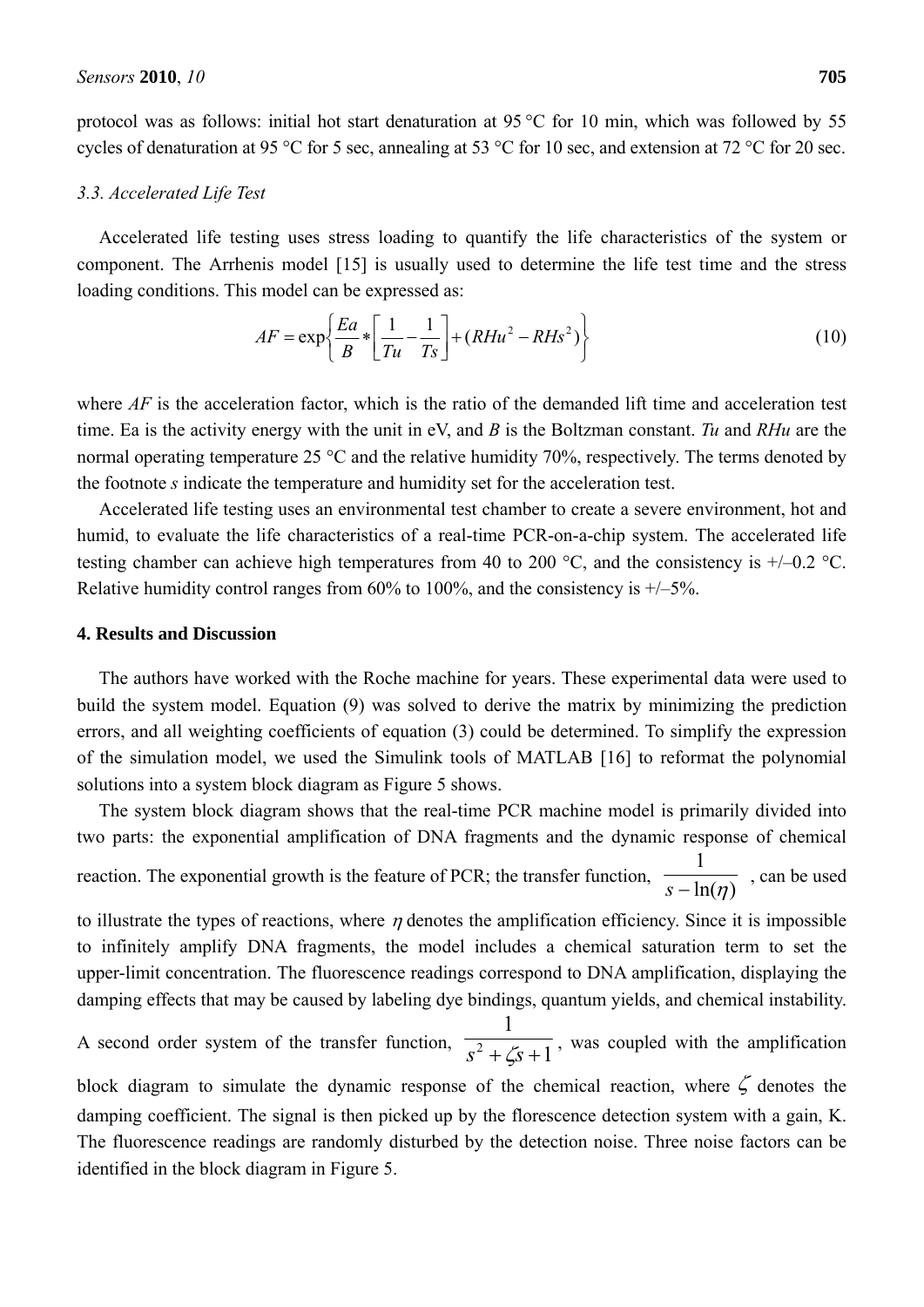**Figure 5.** The system identification model developed to simulate the real-time PCR machine and the noise factors are indicated as the DNA amplification efficiency (n) variation, the chemical reaction instability caused different damping coefficient (ξ) and the fluorescence detection noise. With this model, numerical experiments can be conducted to evaluate the instrument design.



The block diagram in Figure 6 shows that the system identification model [13] gave the simulation results of DNA quantification. The fluorescence intensity of each PCR cycle can be predicted with respect to the samples that contain different initial copies. The threshold cycle (CT) is determined as the fluorescence intensity exceeds the background level by 3 dB, and the CT value can be used to determine the initial DNA fragments concentration for quantity analysis. Figure 6(b) shows the different amplification efficiency,  $\eta$ , yielding the variable fluorescence curves even when the test samples have the same initial number of copies. Figure 6(c) illustrates the chemical instability effects. Figure 6(d) shows the fluorescence detections are randomly disturbed by the noises. Noise intensity levels generate the different fluorescence backgrounds. All these noise factors change the threshold level and make large ΔCT of the test samples with the same initial number of copies.

The coefficient of variation (CV) can be calculated by Equation (1) using CT and  $\Delta$ CT. Figure 7(a) schematically shows how the CV curve of the real-time PCR machine is drawn using the numerical simulation results. CV is an index for evaluating the reliability of a real-time PCR machine. By adjusting the parameters, the simulation model can be used to predict the CV curves for four commercial machines: ABI 7000 series [17-35], Roche LightCycler [36-42], BioRad iCycler [43-45],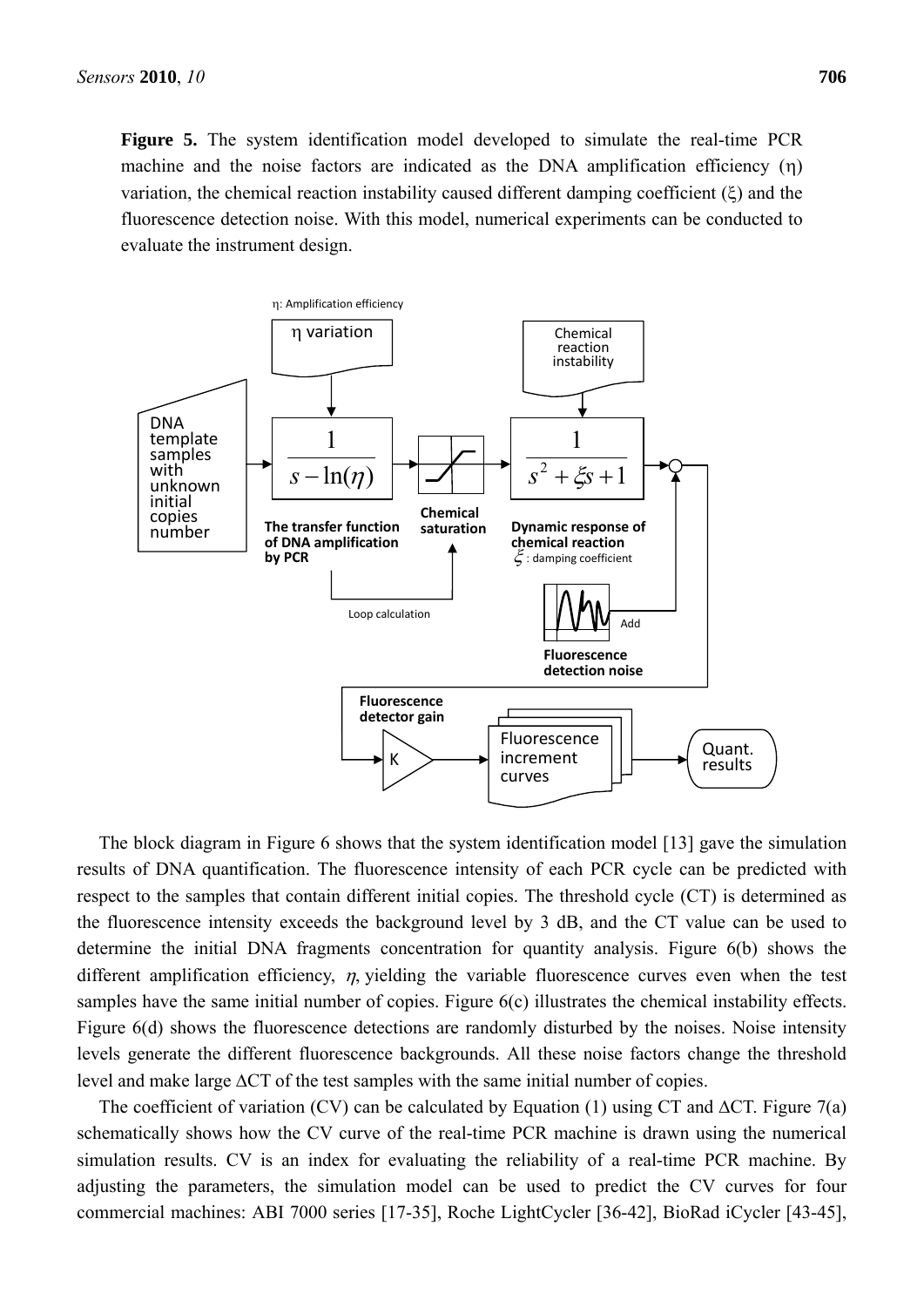and Rotor-Gene [46,47]. It was too difficult to obtain experimental data using four instruments; instead, published data was collected from thirty-four published articles using these four instruments. Figures 7 (b)-(d) shows the prediction results and comparisons to experimental data. These results confirm the numerical prediction and experimental data.

Commercial real-time PCR machines show diversity in the designs of the thermal cycler, the fluorescence detection system, and the related mechanisms [48]. Table 1 lists the specifications and related mechanical design of four commercial instruments from ABI, Bio-Rad, Roche, and Rotor-Gene.

**Figure 6.** Simulation results of the real-time PCR machine: With respect to the samples of different initial copies number, the fluorescence intensity versus PCR cycle are simulated in (a). The fluorescence readings of each PCR cycle are randomly disturbed by the noise factors, including different amplification efficiency, chemical instability, and fluorescence detection noise level, and their effects are simulated in (b), (c) and (d). All three factors have an impact on the reproducibility of DNA quantification (extracted by quant.) by the variation of the threshold cycle (CT).







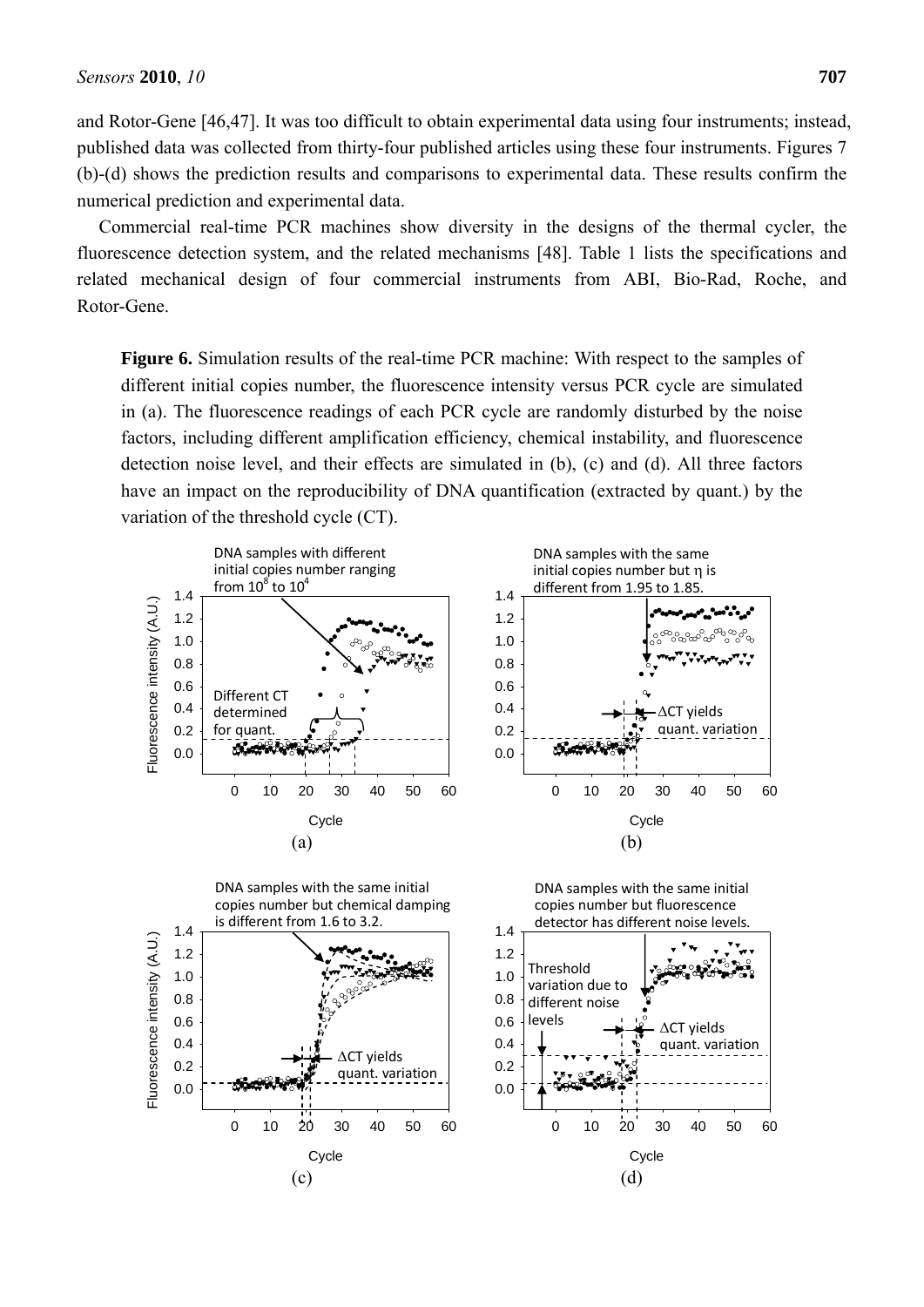Figure 7. How to draw the coefficient of variation (CV) curves using the simulation results is illustrated in (a). The predicted CV of the ABI, Bio-Rad, Roche, and Rotor-Gene machines and their comparisons to the experimental data are shown in (b), (c), (d), (e).



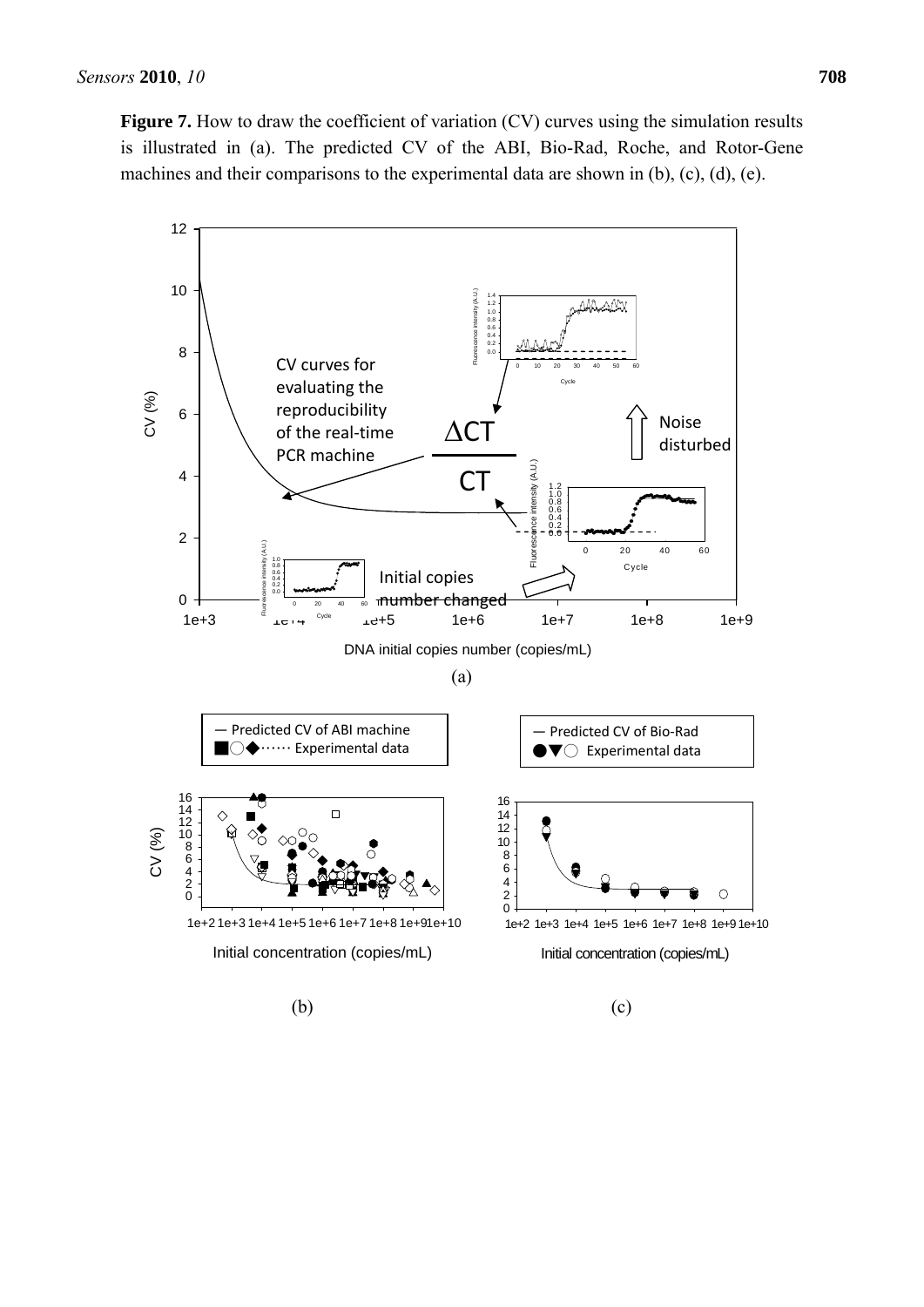

**Table 1.** The specifications of commercial real-time PCR machines diverse in thermal cycler, fluorescence detection system, and mechanical design. The most influential factors on the noises of DNA quantification are analyzed- and pointed out below.

|                                      | <b>Instrument model</b> |                        |                                 |            |                  |  |  |
|--------------------------------------|-------------------------|------------------------|---------------------------------|------------|------------------|--|--|
| <b>System schematic</b>              | <b>ABI PRISM</b>        | <b>Bio-Rad iCycler</b> | Roche Light-<br>Cycler Ver. 1/2 |            | Rotor-Gen 3000   |  |  |
| drawing                              | 7000/7700/7900          | series                 |                                 |            |                  |  |  |
| <b>Thermal cycler</b>                |                         |                        |                                 |            |                  |  |  |
| <b>Control scheme</b>                | Heating block           | Heating block          | Air cycling                     |            | Air cycling      |  |  |
| Max. Heating/                        | 1.5/1.5                 | 3.3/2.0                | Ver.1<br>Ver.2                  |            | 2.5/2.5          |  |  |
| Cooling rate (°C/sec)                |                         |                        | 3.7/2.3                         | 3.3 / 3.0  |                  |  |  |
| Temp. control                        | $\pm 0.25$              | $\pm 0.3$              | $\pm 0.3$                       | $\pm 0.3$  | $\pm 0.25$       |  |  |
| Accuracy $(^{\circ}C)$               |                         |                        |                                 |            |                  |  |  |
| Temp. control                        | $\pm 0.5$               | $\pm 0.4$              | $\pm 0.2$                       | $\pm 0.15$ | $\pm 0.01$       |  |  |
| uniformity $(^{\circ}C)$             |                         |                        |                                 |            |                  |  |  |
| Sample vol. $(\mu L)$                | $20 - 100$              | $10 - 200$             | 20                              | $10 - 100$ | $10 - 100$       |  |  |
| <b>Fluorescence detection system</b> |                         |                        |                                 |            |                  |  |  |
| Excitation/                          | White light lamp/       | LED/Array CCD          | LED/Photo-<br><b>LED/PMT</b>    |            |                  |  |  |
| Detector type                        | CCD camera              |                        | diode                           |            |                  |  |  |
| <b>Detector sensitivity</b>          | As low as to $10^{-4}$  | As low as to $10^{-4}$ | 100 photons                     |            | Q.E to $30\%$    |  |  |
|                                      | lux.                    | lux                    |                                 |            |                  |  |  |
| $S/N$ ratio (dB)                     | 53                      | 50                     | 32                              |            | 60               |  |  |
| Dark noise                           | 25 eV for silicon       | 25 eV for silicon      | 65 eV for silicon               |            | $1-3$ eV         |  |  |
|                                      | based chip              | based chip             | base device                     |            |                  |  |  |
| <b>Mechanical design</b>             |                         |                        |                                 |            |                  |  |  |
| <b>Machine motion</b>                | Sliding filters         | Sliding filters        | Carousel sample                 |            | Carousel sample  |  |  |
| part                                 | holder                  | holder                 | holder<br>holder                |            |                  |  |  |
| <b>Control error</b>                 | 0.01 deg back slash     | 0.01 deg back slash    | $0.1$ deg                       |            | 0.1 deg position |  |  |
| amount                               |                         |                        | position error<br>error         |            |                  |  |  |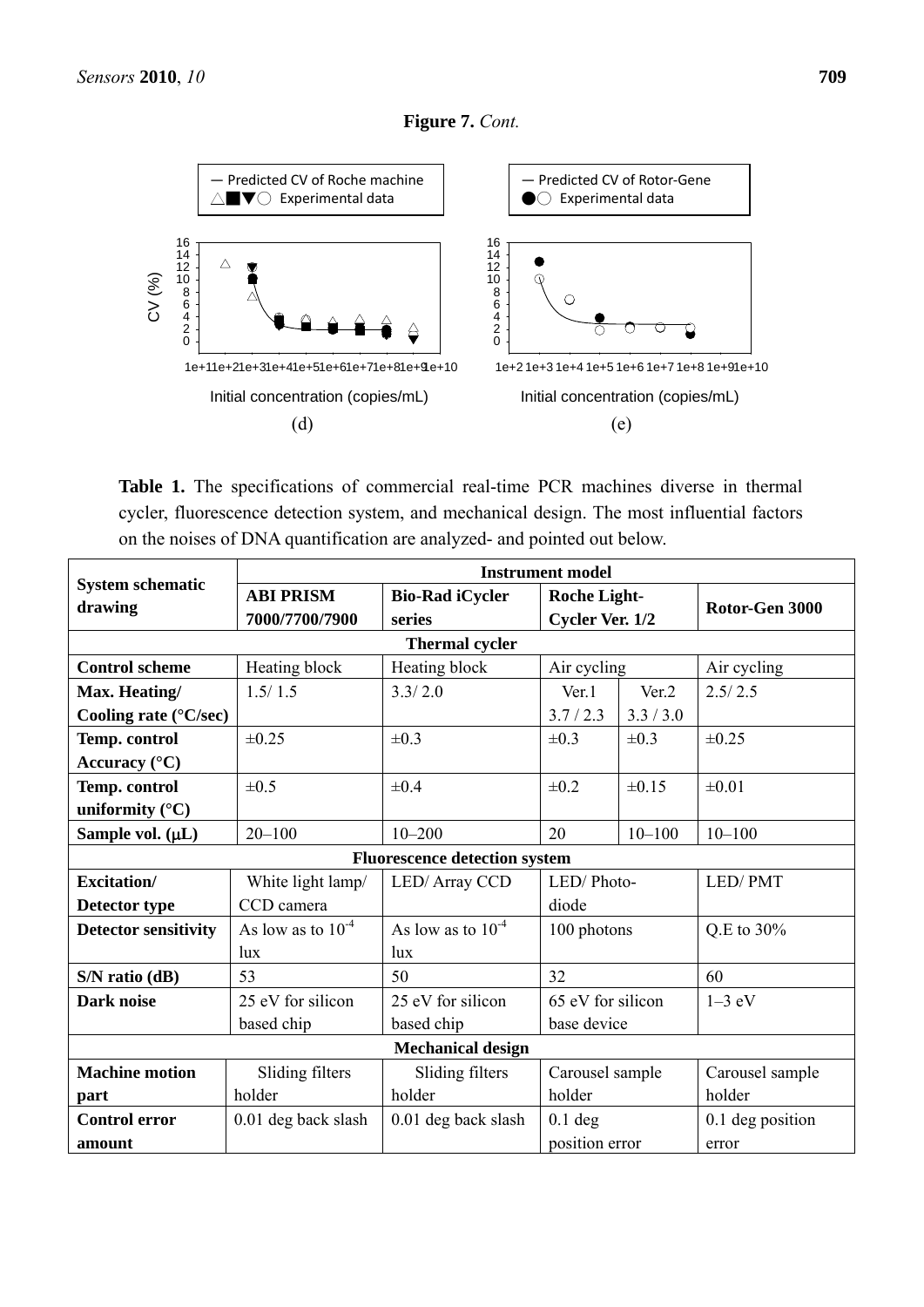To begin design analysis, five influential factors were selected: the maximum heating/cooling rate, temperature control uniformity, fluorescence detector S/N ratio, mechanical design for fluorescence detection, and the stability of the excitation light source. Table 2 lists the design factors of the real-time PCR machine. The second row in this figure illustrates the influence of each factor on DNA quantification noise. Referring to the commercial machines, the design specifications for thermal cycling speed, temperature uniformity, fluorescence noise detection, mechanical structure, and excitation light sources can be determined.

|           | 1                              |                      | 2                       |                 | 3                                |                              | $\overline{4}$         |                 | 5           |
|-----------|--------------------------------|----------------------|-------------------------|-----------------|----------------------------------|------------------------------|------------------------|-----------------|-------------|
| Design    | Thermal cycling speed          |                      | Temperature control     |                 | Fluorescence                     |                              | Optical/mechanic       |                 | Excitation  |
| factors   | (Max heating/cooling rate)     |                      | uniformity              |                 | interferences<br>detector noises |                              |                        | light variation |             |
| Influence | DNA amplification              |                      | Chemical reaction       |                 |                                  | Fluorescence detection noise |                        |                 |             |
| on noise  | efficiency, η                  |                      | instability, $\zeta$    |                 |                                  |                              |                        |                 |             |
| terms     |                                |                      |                         |                 |                                  |                              |                        |                 |             |
|           | $20/10$ °C/sec                 |                      | $0.01\text{ °C}$        |                 | 32 dB Photodiode                 |                              | 0.001                  |                 | $3\%$ (Lamp |
|           | (Micro heater chip)            |                      | (TEC can achieve        |                 | (Roche spec)                     |                              | No moving part         |                 | by ABI)     |
|           | 1.5/1.5 °C/sec                 |                      | this limit and it is    |                 | 50 dB CCD                        |                              | design                 |                 | 5%          |
|           | (ABI spec)                     |                      | also the Rotor-Gene     |                 | (Bio-Rad)                        |                              | (on chip system)       |                 | (LED by     |
| Design    | $3.3/2.0$ °C /sec (Bio-Rad)    |                      | spec)                   |                 | 53 dB CCD                        |                              | 0.01                   |                 | Bio-Rad.    |
| spec.     | $3.3/3.0$ °C /sec (Roche)      |                      | 0.15-0.2 °C (Roche      |                 | camera,                          |                              | (Sliding filters, ABI, |                 | Roche and   |
|           | $2.5/2.5$ °C /sec (Rotor-Gene) |                      | spec)                   |                 | (ABI)                            |                              | Bio-Rad)               |                 | Rotor-Gene) |
|           |                                |                      | $0.4$ °C (Bio-Rad)      |                 | 60 dB PMT                        |                              | 0.1 (Carousel type     |                 |             |
|           |                                |                      | $0.5\,^{\circ}$ C (ABI) | (Rotor-Gene)    |                                  |                              | sample holder,         |                 |             |
|           |                                |                      |                         |                 |                                  |                              | Roche, Rotor-Gene)     |                 |             |
|           | Amplification                  | Corresponding        | Damping                 | Spec            | Noise                            | Spec                         | Noise                  | Spec            | Noise level |
|           | efficiency                     | Design               | coefficient             |                 | level                            |                              | level                  |                 |             |
|           | variation                      | <b>Spec</b>          | change                  |                 |                                  |                              |                        |                 |             |
|           | ~10.98                         | 20/10 °C /sec        | $\zeta \sim 2 \pm$      | 0.01            | Base                             | 32 dB                        | $X$ 0.01               | N <sub>o</sub>  | $+0\%$      |
| The       | $\pm 0.1$                      |                      | 0.01                    | $\rm ^{\circ}C$ | line                             | detect                       |                        | moving          | <b>LED</b>  |
| induced   |                                |                      |                         |                 |                                  | or                           |                        | parts           |             |
| noise     | $\sim 0.97$                    | 3.3/3.0              | $\zeta \sim 2 \pm$      | $0.2\degree C$  | $-5$ dB                          | 50 dB                        | $X$ 0.1                | Sliding         | $-2%$       |
| levels    | $\pm 0.2$                      | $\rm ^{\circ}C$ /sec | 0.2                     |                 |                                  | detect                       |                        | filter          | Lamp        |
|           |                                |                      |                         |                 |                                  | or                           |                        |                 |             |
|           | $\sim 0.96$                    | 1.5/1.5              | $\zeta \sim 2 \pm$      | 0.5 °C          | $-13$ dB                         | 60 dB                        | X <sub>1</sub>         | Carousel        |             |
|           | $\pm 0.3$                      | $\rm ^{\circ}C$ /sec | 0.5                     |                 |                                  | detect                       |                        | sample          |             |
|           |                                |                      |                         |                 |                                  | or                           |                        | holder          |             |

**Table 2.** Real-time PCR machine design factors list.

Correlating the above factors with the signal, control, and response factors, the P-diagram was developed as shown in Figure 8(a). Five design factors influence the three noise terms. The specifications of each design factor yield different noise levels and impact the reproducibility of DNA quantification. To achieve a robust design, the most influential factor must be identified and the optimized design specification must be selected.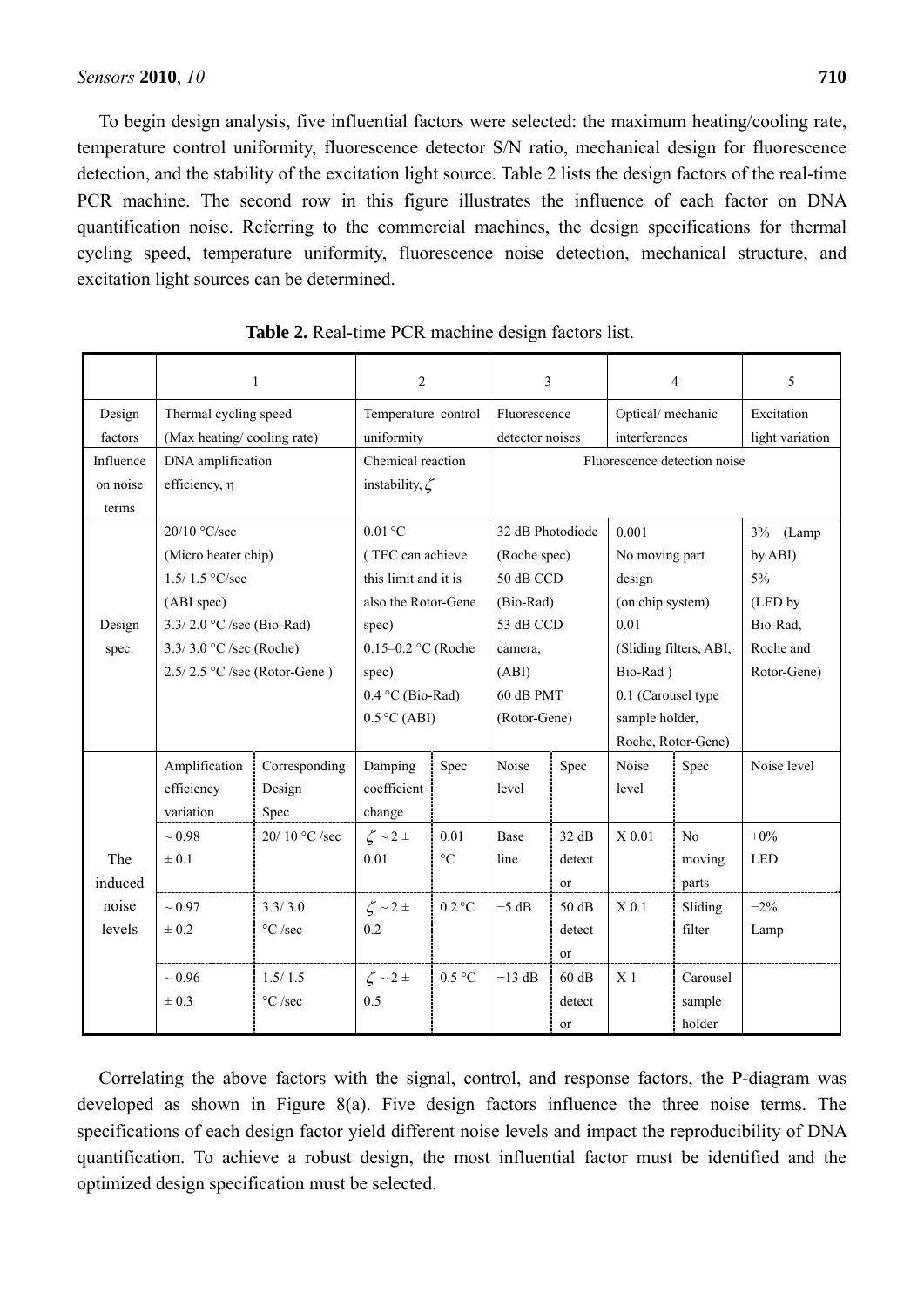Figure 8(b) shows the results of design analysis. Comparing the amplitudes of S/N ratios, the mechanical design is the most essential factor in the robustness of real-time PCR on-a-chip. Using a no-moving-parts design to eliminate positioning errors is the most effective way to lower CV. Temperature uniformity is the other important factor because it has a higher S/N variation than the other three factors.

A chip prototype was constructed and tested based on this design analysis. Figure 9(a) lists the design specifications of the lab-on-a-chip system. The specifications of the two major influential factors are no moving-parts design and high-temperature uniformity to  $+/- 0.01$  °C. Figure 9(b) shows a photograph of the on-chip system. TEC and the fluorescence imaging system were employed by the prototype. Referring to Figure 9(c), TEC thermal cycling control with the compact four-well reactor chip produces a uniform temperature distribution. The fluorescence imaging system shown in Figure 9(d) uses a CCD camera to capture fluorescence images of four test samples on the reactor chip.

**Figure 8.** P-diagram of the real-time PCR platform is shown in (a). The design factor analysis results are shown in (b). Based on Taguchi's method, the design specifications of a real-time PCR on chip were selected by identifying the S/N ratios for smaller CV is better, i.e. a lower coefficient of variation for higher reproducibility of DNA quantification.



Design factor and S/N for smaller C is better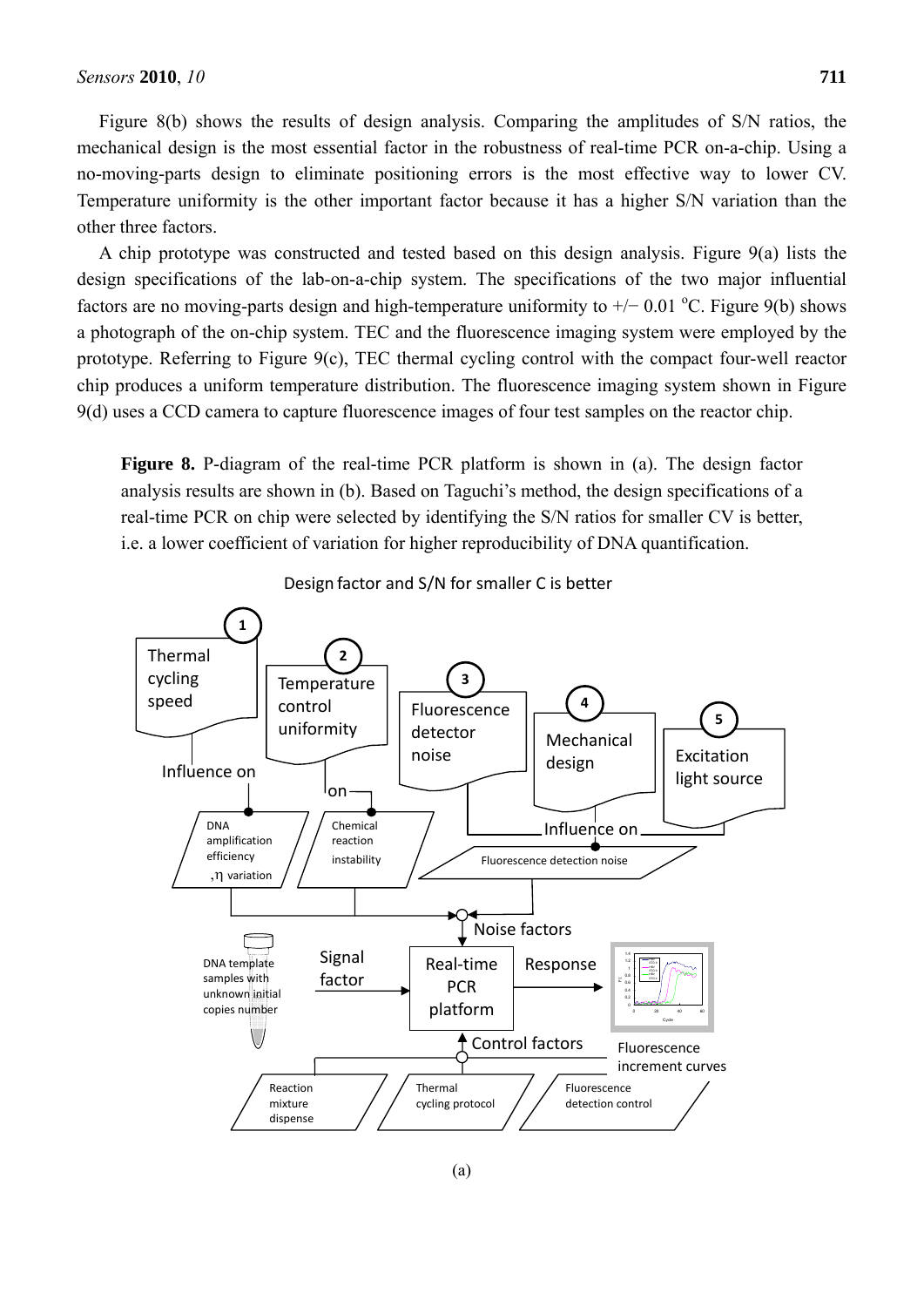### **Figure 8.** *Cont.*



**Figure 9.** The analyzed results indicate two design parameters are critical: ① no moving part design and ② temperature control uniformity. The design parameters are listed in (a). The real-time PCR on chip prototype is shown in (b). The compact reactor chip design for high temperature uniformity and the fluorescence detection system without moving parts are shown in (c) and (d).

| Q-PCR on chip system design specifications |                                                            |            |  |  |  |
|--------------------------------------------|------------------------------------------------------------|------------|--|--|--|
| Thermal cycler design                      | <b>Control scheme</b>                                      | <b>TEC</b> |  |  |  |
|                                            | Max. Heating/Cooling rate<br>(°C/sec)                      | 1.5/1.5    |  |  |  |
|                                            | Temp. control Accuracy ( $\mathbb{C}$ )                    | $+/- 0.3$  |  |  |  |
|                                            | $\overline{2}$<br><b>Temp. control</b><br>uniformity $(C)$ | $+/- 0.01$ |  |  |  |
|                                            | Sample vol. $(\mu I)$                                      | 20         |  |  |  |
| Fluorescence detection                     | <b>Excitation/Detector</b>                                 | LED/       |  |  |  |
| system                                     | type                                                       | CCD camera |  |  |  |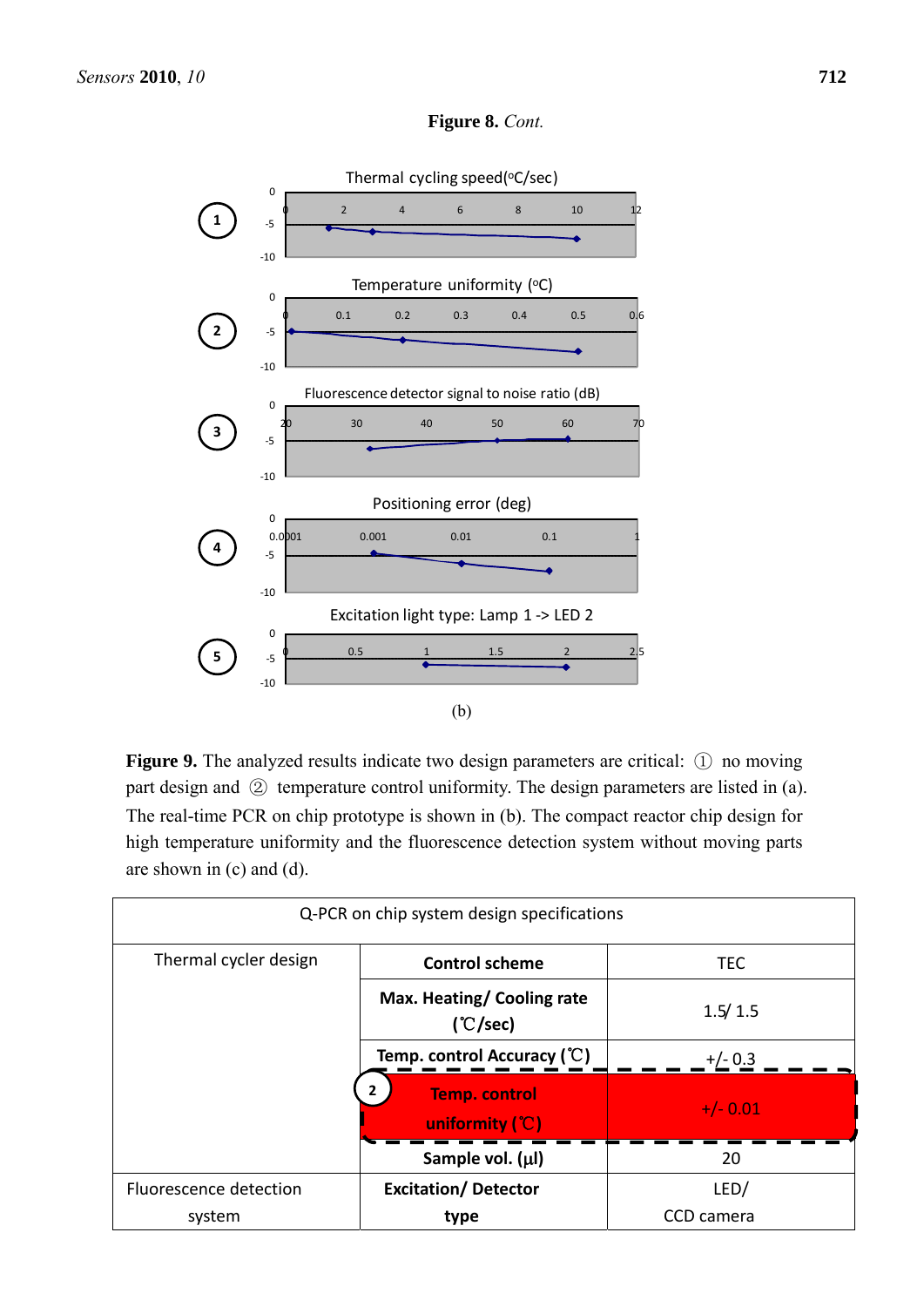|                   | <b>Detector sensitivity</b> | As low as to $10^{-4}$ lux      |
|-------------------|-----------------------------|---------------------------------|
|                   | <b>System dynamic range</b> | $256 - 2048$                    |
|                   | S/N ratio (dB)              | 53                              |
|                   | Dark noise                  | 25 eV for silicon based<br>chip |
| Mechanical design | <b>Machine motion part</b>  | No moving parts design          |
|                   | <b>Control error amount</b> | Tend to zero                    |

(a)







(d)

Plasmid HBV samples were used to perform DNA quantification on-a-chip, and these quantification results were then compared with those obtained from the commercial real-time PCR machine. Figure 10 shows the results. At first, the CV curve of the on-chip system was predictable compared with the Roche curve. Figure 10(a) shows that the average CV can be reduced 0.47% compared to the test samples of the initial copies, with numbers ranging from  $10^8$  to  $10^4$  copies/mL. Then, five inter-assay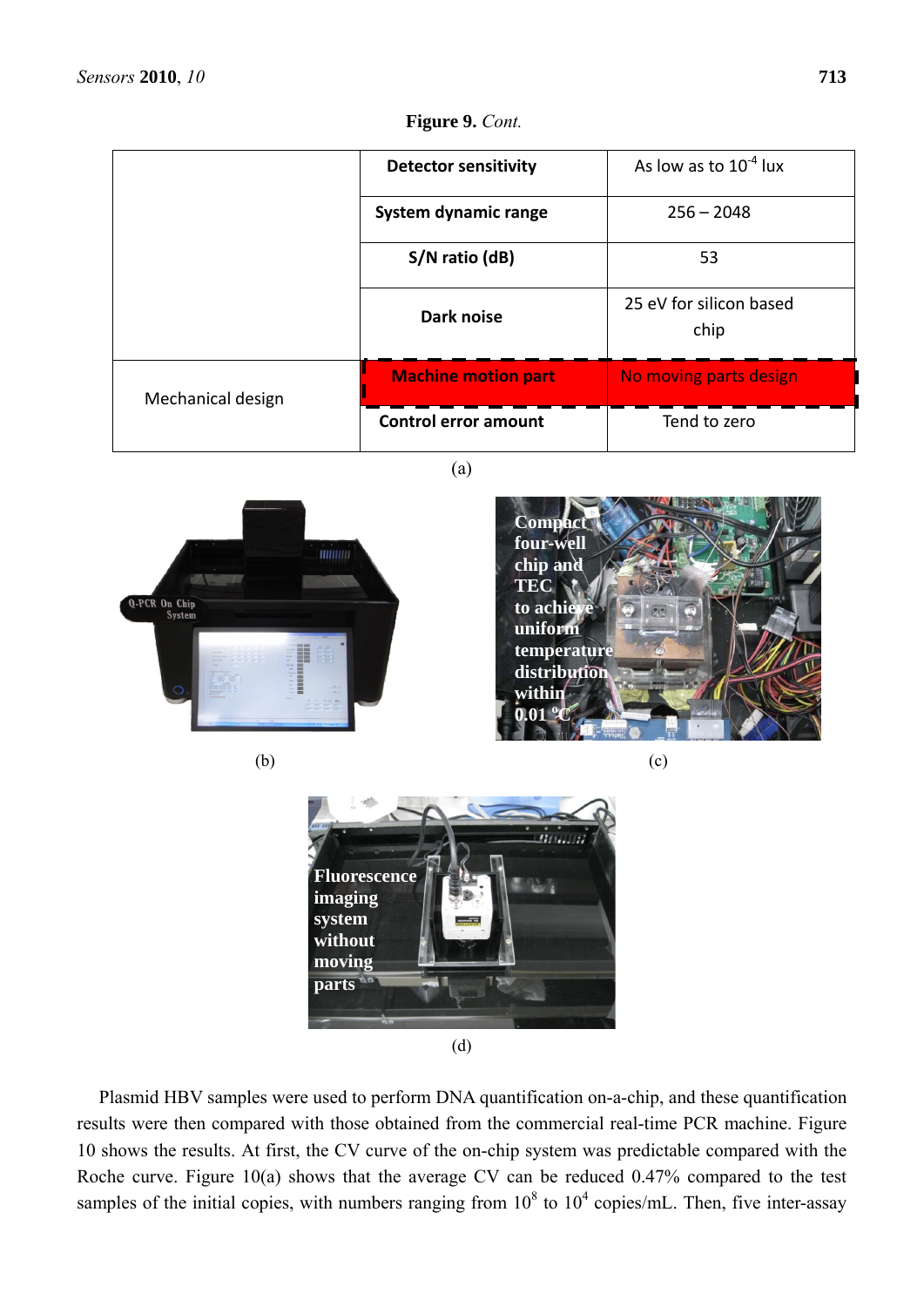experiments were carried out on the chip system and the Roche machine. Five unknown DNA samples were analyzed on the lab-on-a-chip system and the CV curves were calculated. Figure 10(b) shows the CV curves of the real-time PCR machine and the lab-on-a-chip system. With respect to the test samples of initial concentrations ranging from  $10^8$  to  $10^6$  copies/mL, the CV values of the lab-on-a-chip system are lower than the commercial one by 0.52%. This result correlates well with the model prediction.

**Figure 10.** The estimated CV curves of the real-time PCR machine and the on-chip system are shown in (a). The experimental CV curve of the on-chip system is compared with the real-time PCR machine from Roche shown in (b). Even after 3-year operation, the DNA quantification reproducibility of the real-time PCR on chip system still can be compared with that of a commercial real-time PCR machine.



The life characteristics of the real-time PCR on the chip system were also investigated. Accelerated life testing was used to evaluate the prototype. Referring to Equation (10), the value of the accelerated factor, *AF*, is 9.52. This indicates that three-year-life characteristics of the on-chip system can be obtained through 115 hours of operation in a test chamber at 50 °C and 85% relative humidity.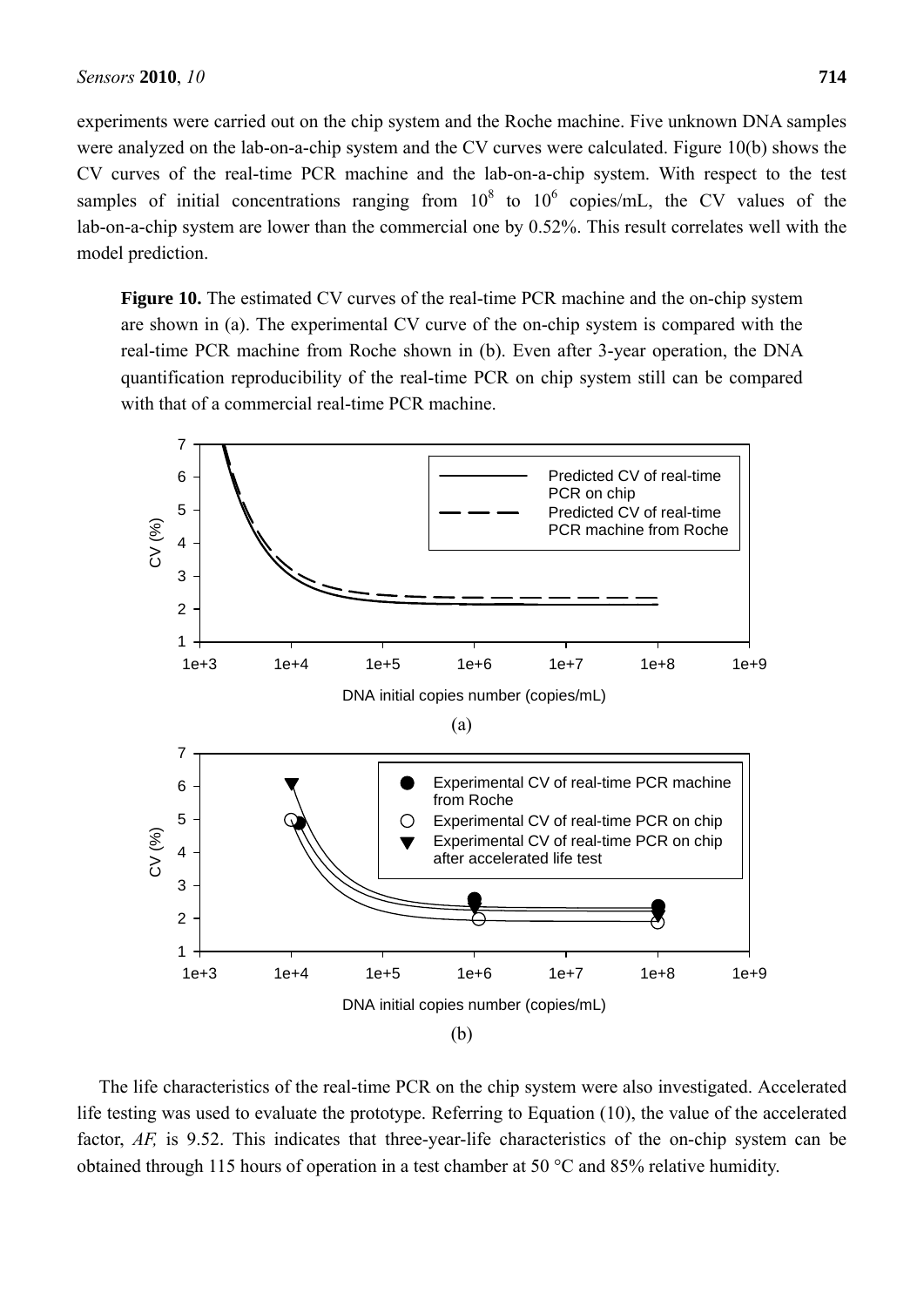Figure 10(b) also shows the CV curves of the lab-on-a-chip system after three-years of operation. The CV values are lower than those of the commercial machine, showing that more reliable DNA quantification results can be obtained by the chip prototype even after a long period of operation.

## **5. Conclusions**

This study develops a system identification model to simulate the real-time PCR machine, and confirms its performance using experimental data. This model can be successfully used to predict CV values or determine the uncertain distribution of DNA in quantification experiments. Based on the proposed numerical model, the design factors of the machine were analyzed, and the P-diagram was developed to classify all variables and determine the influential factors to increase the reliability of real-time PCR on-a-chip. A chip prototype was then constructed based on the suggestions of the robustness strategy. Accelerated life testing was used to evaluate the life characteristics of the lab-on-a-chip system. The Arrhenis model was also used to determine suitable environment settings and calculate the accelerated factor. One hundred fifteen operation hours in a 50 °C and 85% relative humidity environment can be used to simulate three-year operation in a standard environment. Test results showed that the proposed real-time on-a-chip system achieves lower quantification uncertainty than a real-time PCR machine in a laboratory even after three years of operation. This result not only proves that it is a reliable instrument, but also verifies the effectiveness of the systematic approach to robust design. Instead of improving sensitivity or miniaturizing the device, the goal of this study is to enhance the robustness of the chip-based system. This systematic approach to robust design can be adapted to other biomedical micro-devices to increase the instrument reliability for speeding up commercialization.

## **Acknowledgements**

The author would like to thank Mr. Lee, Professor of National Cheng Kung University, and his laboratory, MEMS design and Microfabrication Lab, for providing us with a micro heater chip for the experimental. The author appreciates Mr. Lee's assistance and his team's support.

## **References**

- 1. Wittwer, C.T.; Herrmann, M.G.; Moss, A.A.; Rasmussen, R.P. Continuous fluorescence monitoring of rapid cycle DNA amplification. *BioTechniques* **1997**, *22*, 130-138.
- 2. Wittwer, C.T.; Ririe, K.M.; Andrew, R.V.; David, D.A.; Gundry, R.A.; Balis, U.J. The LightCycler: a microvolume multisample fluorimeter with rapid temperature control. *Bio. Techniques* **1997**, *22*, 176-181.
- 3. Kubista, M.; Andrade, J.M.; Bengtsson, M.; Forootan, A.; Jona´k, J.; Lind, K.; Sindelka, R.; Sjoback, R.; Sjogreen, B.; Strombom, L.; Stahlberg, A.; Zoric, N. The real-time polymerase chain reaction. *Mol. Aspects. Med*. **2006**, *27*, 95-125.
- 4. Lee, D.S.; Chen, C.S. Development of a temperature sensor array chip and a chip-based real-time PCR machine for DNA amplification efficiency-based quantification. *Biosens. Bioelectron.* **2008**, *23*, 971-979.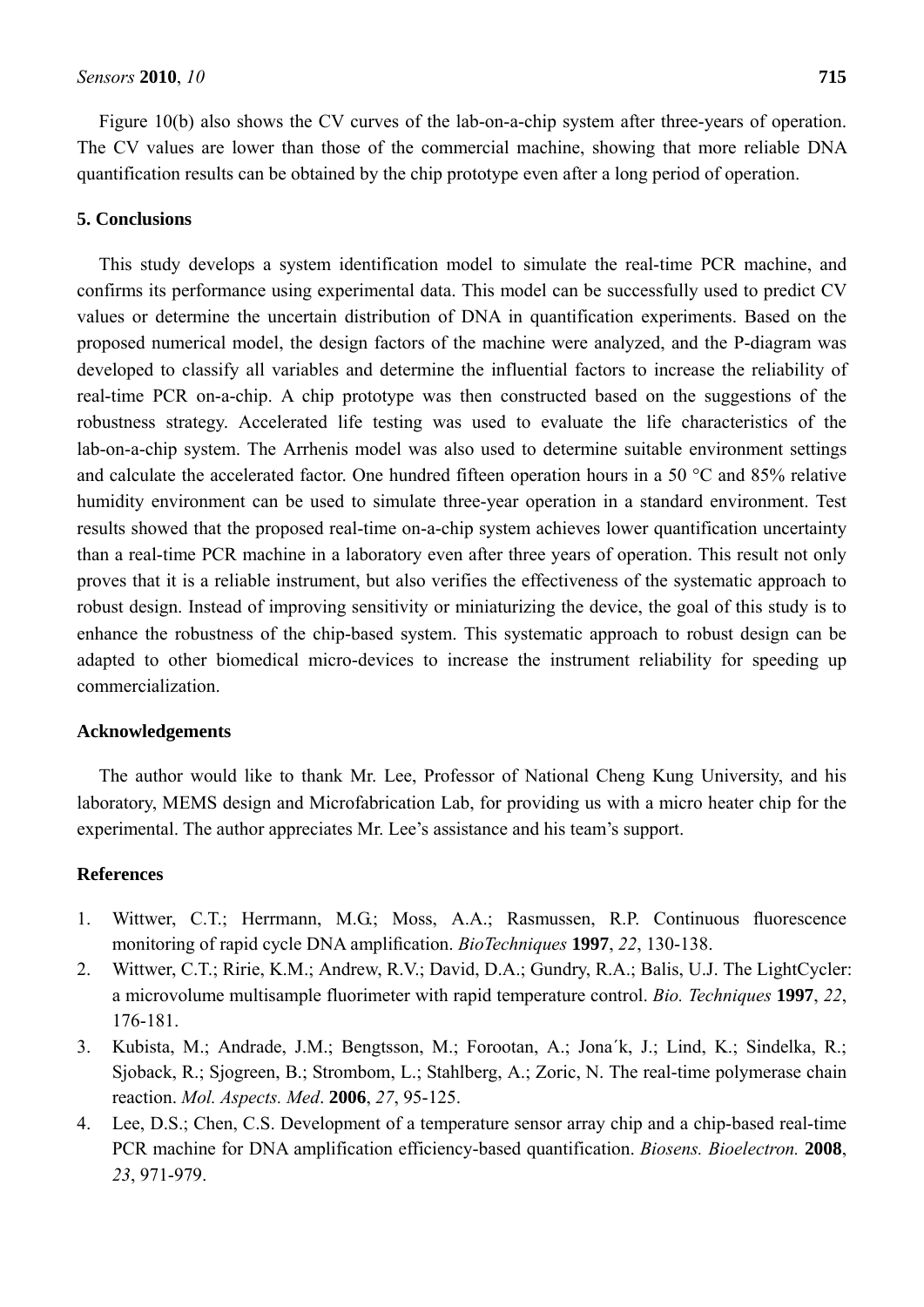- 5. Cho, Y.K.; Kim, J.; Lee, Y.; Kim, Y.A.; Namkoong, K.; Lim, H.; Oh, K.W.; Kim, S.; Han, J.; Park, C.; Pak, Y.E.; Ki, C.S.; Choi, J.R.; Myeong, H.K.; Ko, C. Clinical evaluation of micro-scale chip-based PCR system for rapid detection of hepatitis B virus. *Biosens. Bioelectron.* **2006**, *21*, 2161-2169.
- 6. Xiang, Q.; Xu, B.; Li, D. Miniature real time PCR on chip with multi-channel fiber optical fluorescence detection module. *Biomed. Microdevices* **2009**, *9*, 443-449.
- 7. Yu, H.; Zhou, G.; Chau, F.S.; Wang, S.; Lee, F. Novel polydimethylsiloxane (PDMS) based microchannel fabrication method for lab-on-a-chip application. *Sens. Actuat. B Chem*. **2009**, *137*, 754-761.
- 8. Csordasa, A.T.; Delwichea, M.J.; Barakb, J.D. Nucleic acid sensor and fluid handling for detection of bacterial pathogens. *Sens. Actuators B Chem.* **2008**, *134*, 1-8.
- 9. Elsholz, B.; Nitsche, A.; Achenbach, J.; Ellerbrok, H.; Blohm, L.; Albers, J.; Pauli, G.; Hintsche, R.; Wörl, R. Electrical microarrays for highly sensitive detection of multiplex PCR products from biological agents. *Biosens. Bioelectron.* **2009**, *24*, 1737-1743.
- 10. Fang, T.H.; Ramalingama, N.; Xian-Dui, D.; Ngin, T.S.; Xianting, Z.; Kuan, A.T.L.; Huat, E.Y.P.; Hai-Qing, G. Real-time PCR microfluidic devices with concurrent electrochemical detection. *Biosens. Bioelectron.* **2009**, *11*, 2134-2136.
- 11. Peng, H.; Zhang, L.; Soeller, C.; Travas-Sejdic, J. Conducting polymers for electrochemical DNA sensing. *Biomaterials* **2009***, 30*, 2132-2148.
- 12. G, Taguchi. *System of Experimental Design*; Don, C., Ed.; UNIPUB/Krass International Publications: New York, NY, USA, 1987.
- 13. System Identification Toolbox 7.3. Create linear and nonlinear dynamic models from measured input-output data. Available online: http://www.mathworks.com/products/sysid/ (accessed on 16 December 2009).
- 14. Lee, D.S.; Wu, M.H.; Ramesh, U.; Lin, C.W.; Lee, T.M.; Chen, P.H. A novel real-time PCR machine with a miniature spectrometer for fluorescence sensing in a micro liter volume glass capillary. *Sens. Actuat. B Chem.* **2004**, *100*, 401-410.
- 15. ReliaSoft Corporation. (1998-2007), Available online: http://www.weibull.com/AccelTestWeb/acceltestweb.htm (accessed on 16 December 2009)
- 16. The MathWorks experts, Available online: http://www.mathworks.com/programs/techkits/ product demo.html?eventid\_online=523217001&eventid\_live=523217024&s\_cid=HP\_FR\_demo s\_scheduled/ (accessed on 16 December 2009).
- 17. Director-Myska, A.E.; Pogozelski, W.K.; Lofts, R.S; Prasanna, P.G.S.; Hamel, C.J.C.; Blakely, W.F. Quantitative plasmid mixture analysis using the fluorogenic 5'-nuclease polymerase chain reaction assay. *Environ. Mol. Mutagen.* **2001**, *37*, 147-154.
- 18. Bubner, B.; Gase, K.; Baldwin, I.T. Two-fold differences are the detection limit for determining transgene copy numbers in plants by real-time PCR. *BMC Biotechnol.* **2004**, doi: 10.1186/1472-6750-4-14.
- 19. Burns, M.J.; Valdivia, H.; Harris, N. Analysis and interpretation of data from real-time PCR trace detection methods using quantitation of GM soya as a model system. *Anal. Bioanal. Chem*. **2004**, *378*, 1616-1623.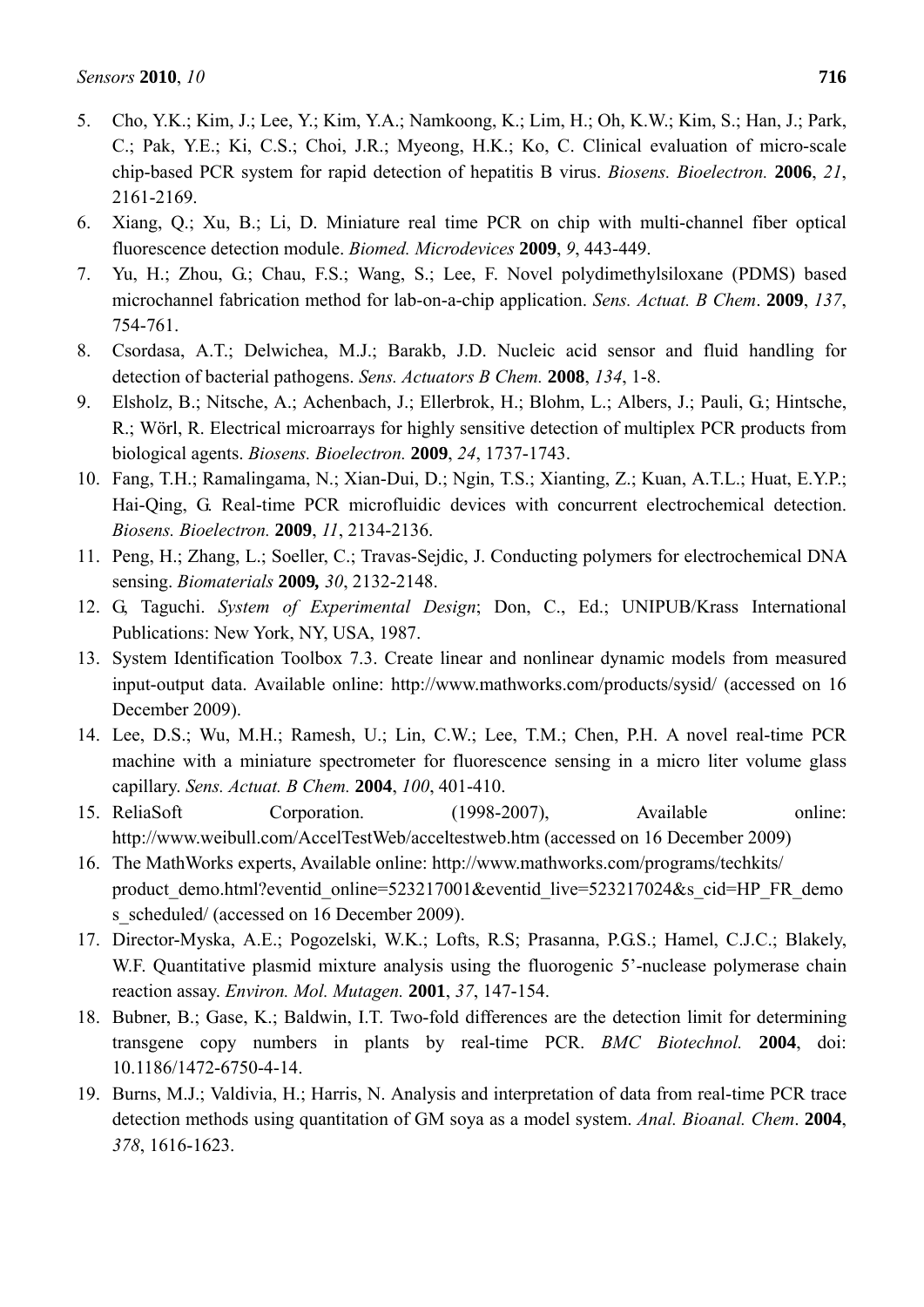- 20. Rutherford, G.; Tanurdzic, M.; Hasebe, M.; Banks, J.A. A systemic gene silencing method suitable for high throughput, reverse genetic analyses of gene function in fern gametophytes. *BMC Plant Biol*. **2004**, *4*, 6.
- 21. Toplak, N.; Okrslar, V.; Stani-Racman, D.; Gruden, K.; Zel, J. A high-throughput method for quantifying transgene expression in transformed plants with real-time PCR analysis. *Plant Mol. Biol. Rep*. **2004**, *22*, 237-250.
- 22. Weksberg, R.; Hughes, S.; Moldovan, L.; Bassett, A.S.; Chow, E. WC; Squire, J.A. A method for accurate detection of genomic microdeletions using real-time quantitative PCR. *BMC Genomics* **2005**, *6*, 180.
- 23. Cankar, K.; Štebih, D.; Dreo, T.; Žel, J.; Gruden, K. Critical points of DNA quantification by real-time PCR–effects of DNA extraction method and sample matrix on quantification of genetically modified organisms. *BMC Biotechnol.* **2006**, *6*, 37.
- 24. Griffiths, M.L.; Barbagallo, R.P.; Keer, J.T. Multiple and simultaneous fluorophore detection using fluorescence spectrometry and partial least-squares regression with sample-specific confidence intervals. *Anal. Chem*. **2006**, *78*, 513-523.
- 25. Vandesompele, J.; Preter, K.D.; Pattyn, F.; Poppe, B.; Roy, N.V.; Paepe, A.D.; Speleman, F. Accurate normalization of real-time quantitative RT-PCR data by geometric averaging of multiple internal control genes. *Genome Biol*. **2002**, *3*, 0034.1-0034.11.
- 26. Ellison, S.L.R.; English, C.A.; Burns, M.J.; Keer, J.T. Routes to improving the reliability of low level DNA analysis using real-time PCR. *BMC Biotechnol.* **2006**, 6
- 27. Foti, N.; Onori, R.; Donnarumma, E.; Santis, B.D.; Miraglia, M. Real-time PCR multiplex method for the quantification of Roundup Ready soybean in raw material and processed food. *Eur. Food Res. Technol*. **2006**, *222*, 209-216.
- 28. Mendy, M.E.; Kaye, S.; Sande, M. v.d.; Rayco-Solon, P.; Waight, P.A.; Shipton, D.; Awi, D.; Snell, P.; Whittle, H.; McConkey, S.J. Application of real-time PCR to quantify hepatitis B virus DNA in chronic carriers in the Gambia. *Virol. J.* **2006**, *3*, 23.
- 29. Qin, L.X., Beyer, R.P., Hudson, F.N., Linford, N.J., Morris, D.E., Kerr, K.F. Evaluation of methods for oligonucleotide array data via quantitative real-time PCR. *BMC Bioinformatics* **2006**, *7*, 23.
- 30. Ben-Dov, E.; Brenner, A.; Kushmaro, A. Quantification of sulfate-reducing bacteria in industrial wastewater by real-time PCR using dsrA and apsA genes. *Microb. Ecol.* **2007**, *54*, 439-451.
- 31. Burns, M.J.; Valdivia, H. A procedural approach for the identification of sources of uncertainty associated with GM quantification and real-time quantitative PCR measurements. *Eur. Food Res. Technol*. **2007**, *226*, 7-18.
- 32. Geets, J.; Cooman, Md.; Wittebolle, L.; Heylen, K.; Vanparys, B.; Vos, P.D.; Verstraete, W.; Boon, N. Real-time PCR assay for the simultaneous quantification of nitrifying and denitrifying bacteria in activated sludge. *Appl. Microbiol. Biotechnol*. **2007**, *75*, 211-221.
- 33. Karlen, Y.; McNair, A.; Perseguers, S.; Mazza, C.; Mermod, N. Statistical significance of quantitative PCR. *BMC Bioinformatics* **2007**, *8*, 131.
- 34. Smith, M.V.; Miller, C.R.; Kohn, M.; Walker, N.J.; Portier, C.J. Absolute estimation of initial concentrations of amplicon in a real-time RT-PCR process. *BMC Bioinformatics* **2007**, *8*, 409.